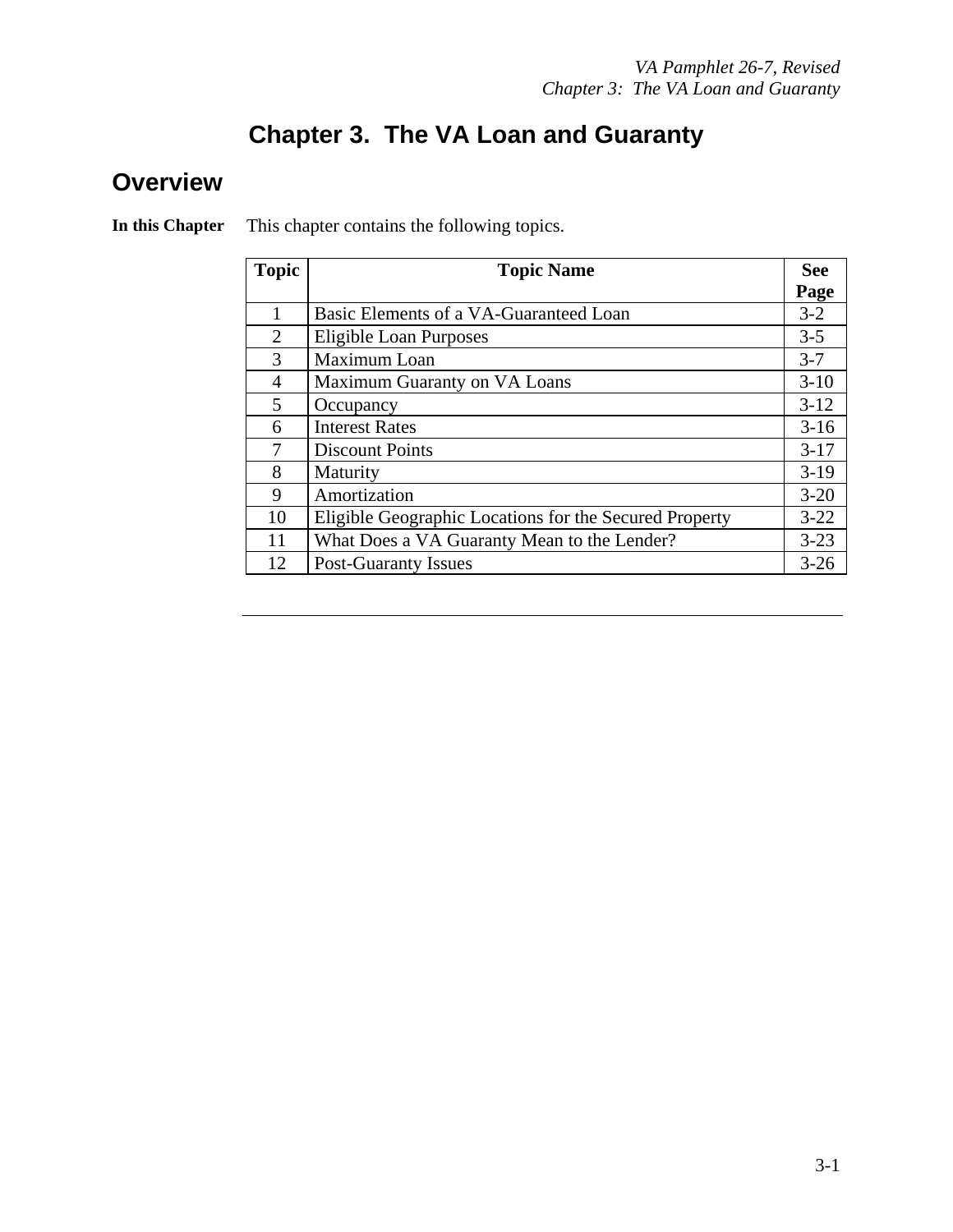#### **1. Basic Elements of a VA-Guaranteed Loan**

| <b>Change Date</b> | November 8, 2012, Change 21<br>• This section has been updated to remove a hyperlink and make minor<br>grammatical edits. |
|--------------------|---------------------------------------------------------------------------------------------------------------------------|
|--------------------|---------------------------------------------------------------------------------------------------------------------------|

**a. General rules** The following table provides general rules and information critical to understanding a VA loan guaranty. Exceptions and detailed explanations have been omitted. Instead, a reference to the section in this handbook that addresses each subject is provided.

| <b>Subject</b> | <b>Explanation</b>                                                                                                                                                                                                                                               | <b>Section</b>       |
|----------------|------------------------------------------------------------------------------------------------------------------------------------------------------------------------------------------------------------------------------------------------------------------|----------------------|
| Maximum Loan   | VA has no specified dollar amount(s) for the "maximum                                                                                                                                                                                                            |                      |
| Amount         | loan." The maximum loan amount depends upon:                                                                                                                                                                                                                     |                      |
|                | • the reasonable value of the property indicated on the Notice<br>of Value (NOV), and<br>• the lenders needs in terms of secondary market<br>requirements.                                                                                                       |                      |
| Downpayment    | No downpayment is required by VA unless the purchase price<br>exceeds the reasonable value of the property, or the loan is a<br>Graduated Payment Mortgage (GPM). The lender may<br>require a downpayment if necessary to meet secondary market<br>requirements. | 3 of this<br>chapter |
| Amount of      | Guaranty is the amount VA may pay a lender in the event of                                                                                                                                                                                                       | 4 of this            |
| Guaranty       | loss due to foreclosure.                                                                                                                                                                                                                                         | chapter              |
| Occupancy      | The veteran must certify that he or she intends to personally                                                                                                                                                                                                    | 5 of this            |
|                | occupy the property as his or her home.                                                                                                                                                                                                                          | chapter              |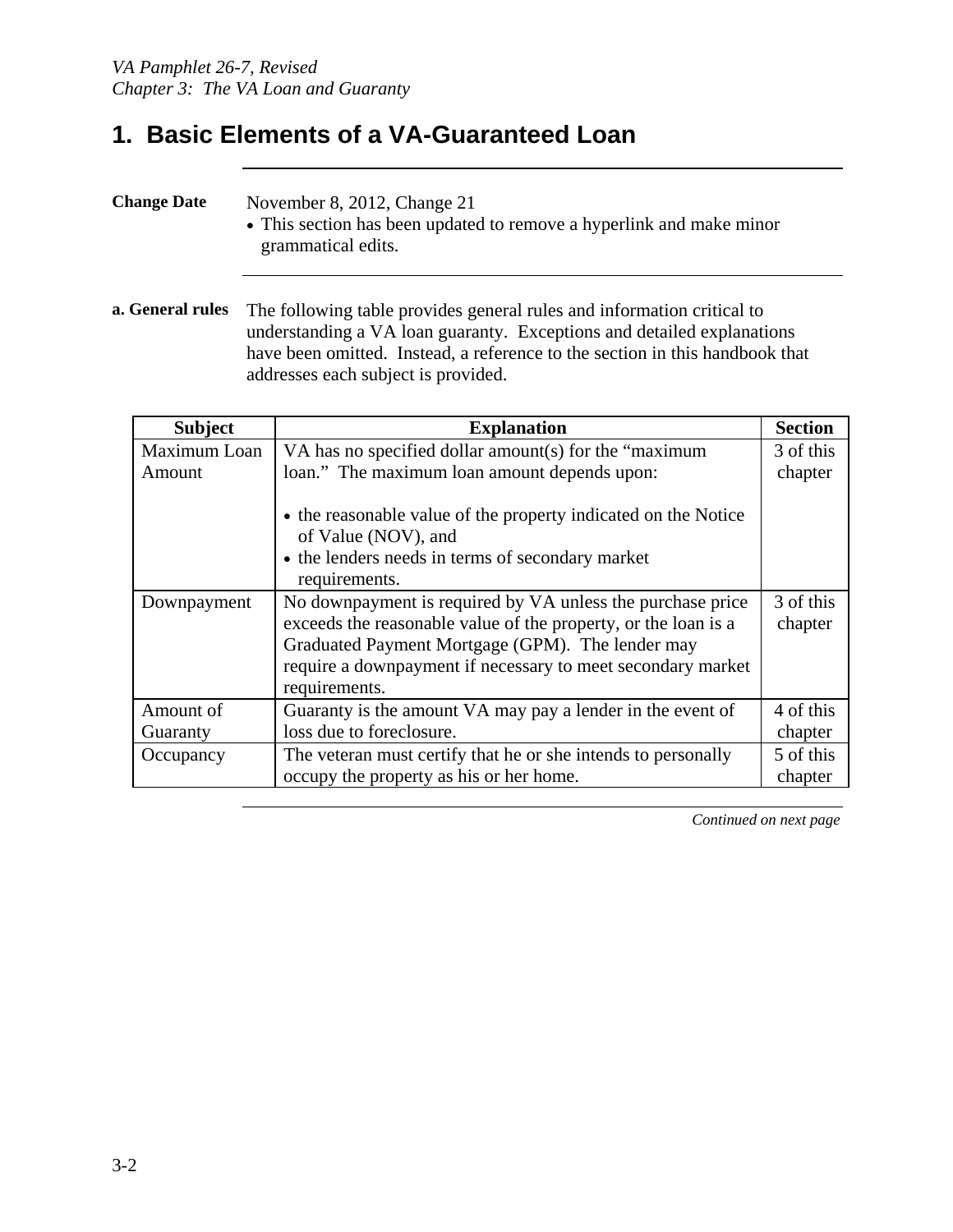### **1. Basic Elements of a VA-Guaranteed Loan,** Continued

#### **a. General rules** (continued)

| <b>Subject</b>       | <b>Explanation</b>                                                  | <b>Section</b>  |
|----------------------|---------------------------------------------------------------------|-----------------|
| <b>Interest Rate</b> | Interest rate and points are negotiated between the lender and      | 6 and 7         |
| and Points           | veteran.                                                            | of this         |
|                      |                                                                     | chapter         |
|                      | • The veteran and seller may negotiate for the seller to pay all or |                 |
|                      | some of the points.                                                 |                 |
|                      | • Points must be reasonable.                                        |                 |
|                      | • Points may not be financed in the loan except with Interest Rate  |                 |
|                      | Reduction Refinancing Loans (IRRRLs).                               |                 |
| Purpose of           | To encourage lenders to make VA loans by protecting                 | $11$ of         |
| Guaranty             | lenders/loan holders against loss, up to the amount of guaranty, in | this            |
|                      | the event of foreclosure.                                           | chapter         |
| Underwriting         | Flexible standards. The veteran must have:                          | chapter         |
|                      |                                                                     | 4               |
|                      | • satisfactory credit, and                                          |                 |
|                      | • satisfactory repayment ability                                    |                 |
|                      | - stable income                                                     |                 |
|                      | - residual income (net effective income minus monthly shelter       |                 |
|                      | expense) in accordance with regional tables, and                    |                 |
|                      | - acceptable ratio of total monthly debt payments to gross          |                 |
|                      | monthly income (A ratio in excess of 41% requires closer            |                 |
|                      | scrutiny and compensating factors.).                                |                 |
| <b>IRRRLs</b>        | Used to refinance an existing VA loan at a lower interest rate.     | 1 and 2         |
| (Streamline          |                                                                     | of              |
| Refinancing          | • No appraisal or underwriting is required.                         | chapter         |
| Loans)               | • Closing costs may be financed in the loan.                        | $6\overline{6}$ |
|                      | • Any reasonable discount points can be charged, but only two       |                 |
|                      | discount points can be financed in the loan.                        |                 |
|                      | • No cash to the borrower.                                          |                 |
|                      | <i>Note</i> : A fixed rate loan to refinance a VA Adjustable Rate   |                 |
|                      | Mortgage (ARM) may be at a higher interest rate.                    |                 |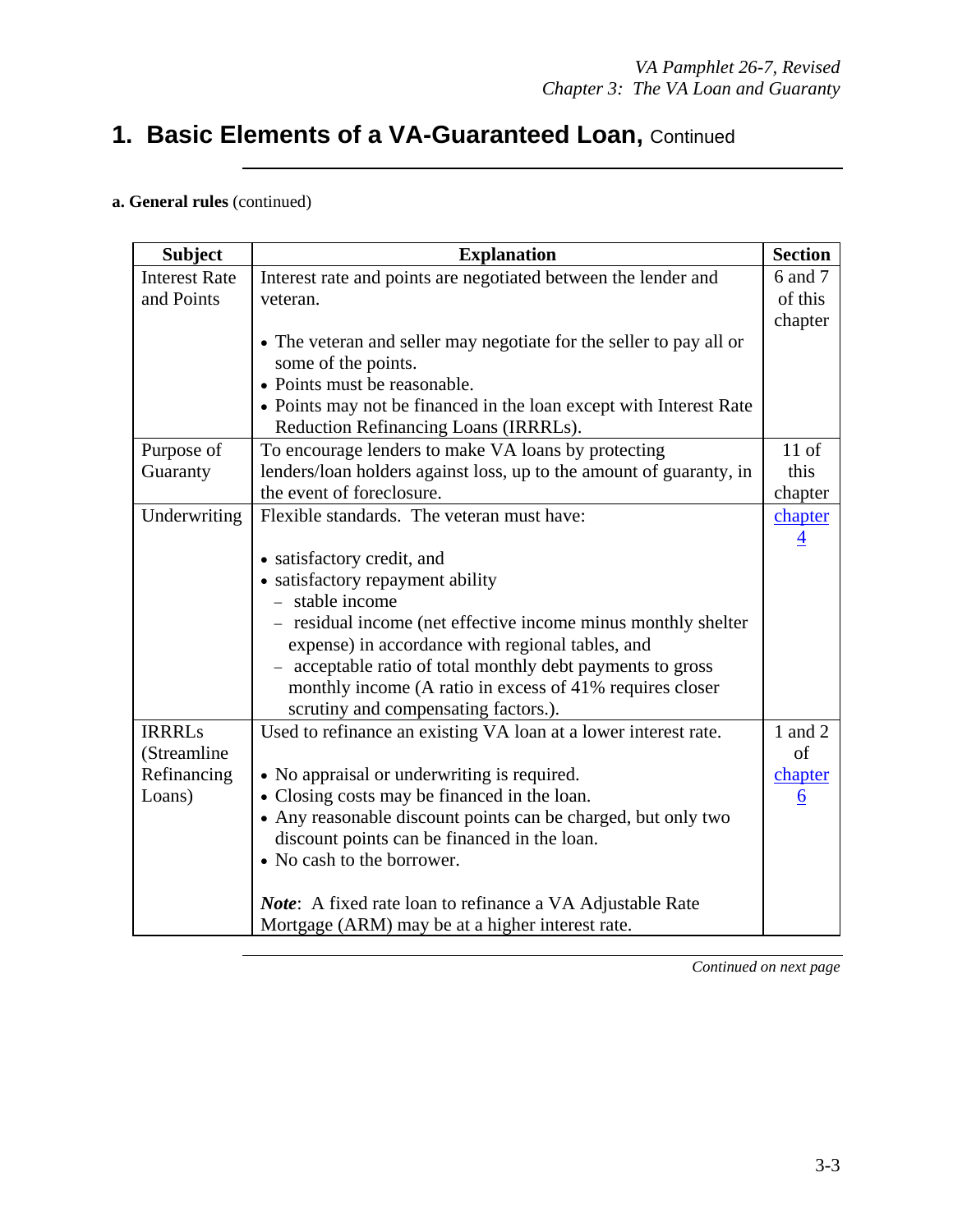### **1. Basic Elements of a VA-Guaranteed Loan, Continued**

#### **a. General rules** (continued)

| <b>Subject</b>     | <b>Explanation</b>                                                   | <b>Section</b> |
|--------------------|----------------------------------------------------------------------|----------------|
| <b>Funding Fee</b> | The veteran must pay a funding fee to help defray costs of the VA    | 8 of           |
|                    | Home Loan program.                                                   | Chapter        |
|                    |                                                                      | 8              |
|                    | • Find the percentage appropriate to the veteran's particular        |                |
|                    | circumstances on the funding fee table.                              |                |
|                    | • Apply this percentage to the loan amount to arrive at the          |                |
|                    | funding fee.                                                         |                |
|                    | • The funding fee may always be financed in the loan.                |                |
| Closing costs      | Those payable by the veteran are limited by regulation to a          | 2, 4,          |
|                    | specific list of items plus a one percent flat charge by the lender. | and 7          |
|                    |                                                                      | of             |
|                    | • Any other party, including the seller, can pay any costs on        | chapter        |
|                    | behalf of the veteran.                                               | 8              |
|                    | • Closing costs cannot be financed in the loan except on certain     |                |
|                    | refinancing loans. (See chapter 8.)                                  |                |
| Security           | The lender may use any note or mortgage forms they wish as long      |                |
| Instruments        | as they contain certain VA-required clauses.                         | chapter        |
|                    |                                                                      | 9              |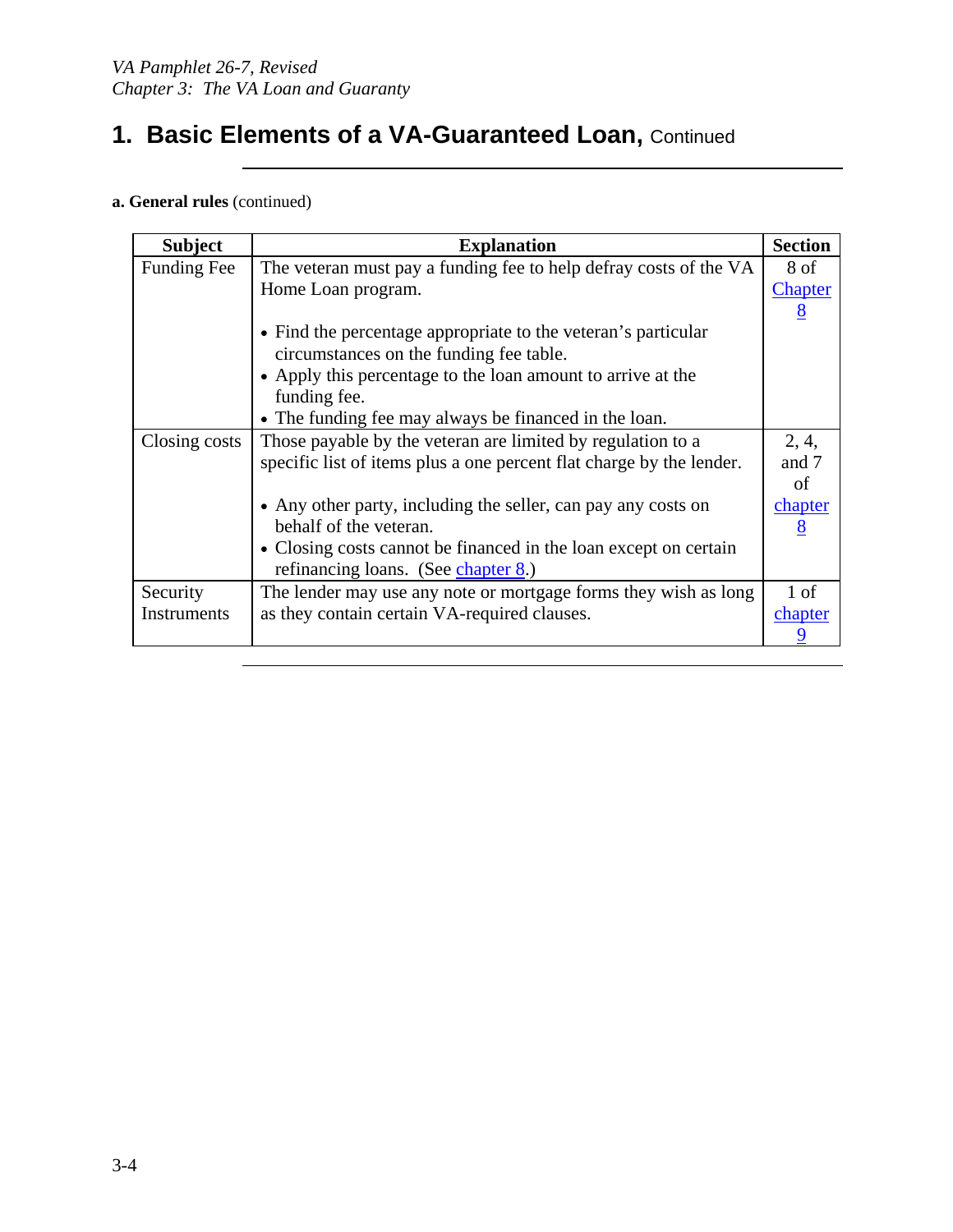## **2. Eligible Loan Purposes**

| <b>Change Date</b>                                    | November 8, 2012, Change 21<br>• This section has been updated to make minor grammatical edits.<br>• Subsection a has been updated to remove information on cooperative units.                                                                                                                                                                                                                                                          |  |
|-------------------------------------------------------|-----------------------------------------------------------------------------------------------------------------------------------------------------------------------------------------------------------------------------------------------------------------------------------------------------------------------------------------------------------------------------------------------------------------------------------------|--|
| a. List of<br><b>Eligible Loan</b><br><b>Purposes</b> | The law authorizes VA to guarantee loans made to eligible veterans only for<br>the following purposes:                                                                                                                                                                                                                                                                                                                                  |  |
|                                                       | • To purchase or construct a residence, including a condominium unit to be                                                                                                                                                                                                                                                                                                                                                              |  |
|                                                       | owned and occupied by the veteran as a home:                                                                                                                                                                                                                                                                                                                                                                                            |  |
|                                                       | - the loan may include simultaneous purchase of the land on which the<br>residence is situated or will be situated,                                                                                                                                                                                                                                                                                                                     |  |
|                                                       | - loans may also be guaranteed for the construction of a residence on land<br>already owned by the veteran (a portion of the loan may be used to<br>refinance a purchase money mortgage or sales contract for the purchase of                                                                                                                                                                                                           |  |
|                                                       | the land, subject to reasonable value requirements), and                                                                                                                                                                                                                                                                                                                                                                                |  |
|                                                       | - the residential property may not consist of more than four family units<br>and one business unit except in the case of certain joint loans. (See                                                                                                                                                                                                                                                                                      |  |
|                                                       | section 1 of chapter 7 for this exception.)                                                                                                                                                                                                                                                                                                                                                                                             |  |
|                                                       | • To refinance an existing VA-guaranteed or direct loan for the purpose of a<br>lower interest rate.                                                                                                                                                                                                                                                                                                                                    |  |
|                                                       | • To refinance an existing mortgage loan or other indebtedness secured by a<br>lien of record on a residence owned and occupied by the veteran as a home.                                                                                                                                                                                                                                                                               |  |
|                                                       | • To repair, alter, or improve a residence owned by the veteran and occupied<br>as a home.                                                                                                                                                                                                                                                                                                                                              |  |
|                                                       | • To simultaneously purchase and improve a home.                                                                                                                                                                                                                                                                                                                                                                                        |  |
|                                                       | • To improve a residence owned and occupied by the veteran as the veteran's<br>home through the installation of a solar heating system, a solar heating and<br>cooling system, or a combined solar heating and cooling system, or through<br>the application of a residential energy conservation measure. These energy<br>efficiency improvement loans can be made in conjunction with any type of<br>VA purchase or refinancing loan. |  |
|                                                       | • To purchase a one-family residential unit in a condominium housing<br>development approved by VA.<br>• To purchase a farm residence to be owned and occupied by the veteran as a<br>home. If the loan includes the purchase of farmland, the farmland is<br>appraised at its residential value only. (See section 12 of chapter 11).                                                                                                  |  |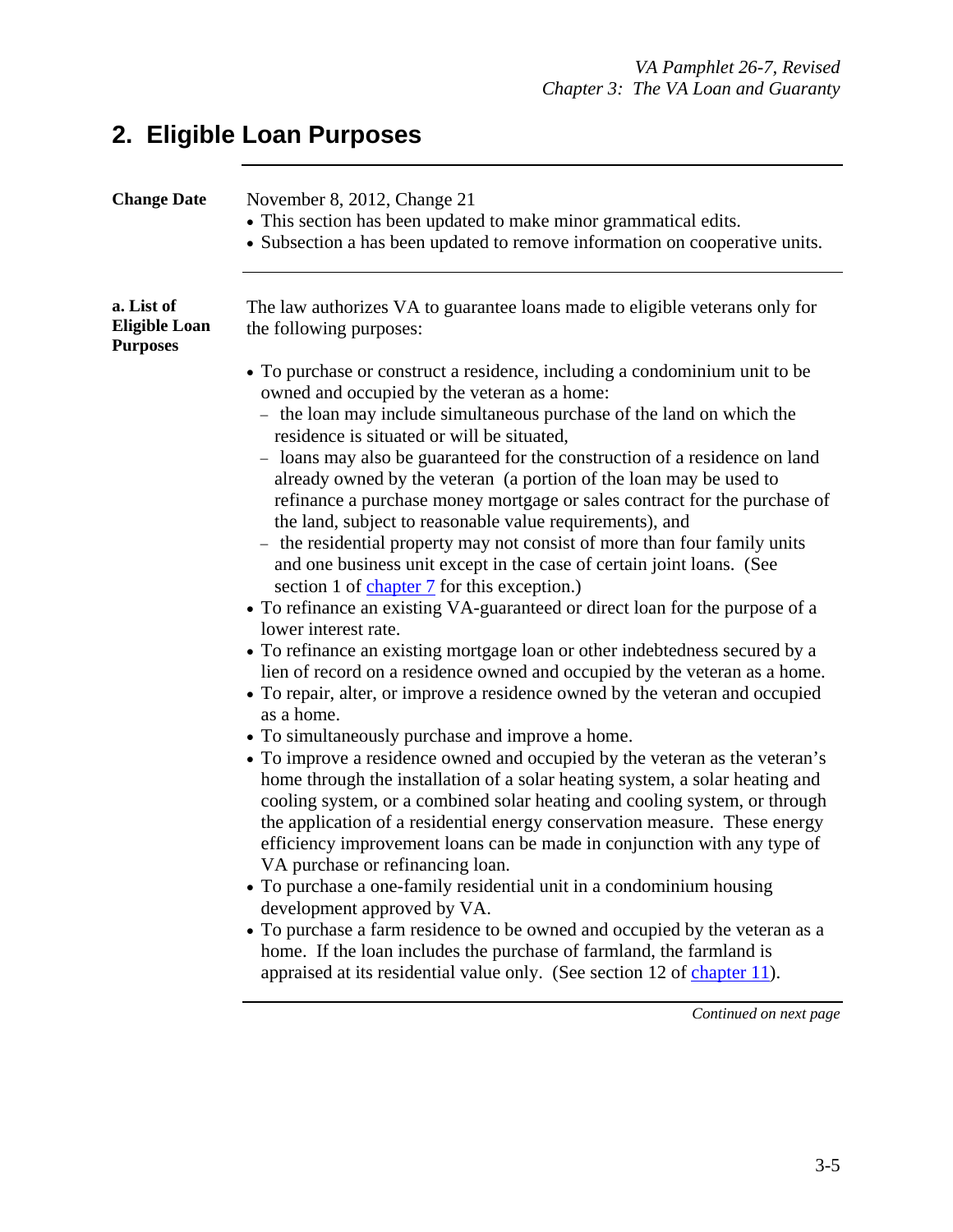## **2. Eligible Loan Purposes,** Continued

| b. Ineligible<br><b>Loan Purposes</b>                | VA cannot guarantee loans made for ineligible loan purposes. Examples of<br>ineligible loan purposes include:                                                                                                                                                                   |
|------------------------------------------------------|---------------------------------------------------------------------------------------------------------------------------------------------------------------------------------------------------------------------------------------------------------------------------------|
|                                                      | • Purchase of unimproved land with the intent to improve it at some future<br>date (that is, the land purchase is not in conjunction with a construction<br>loan).                                                                                                              |
|                                                      | • Purchase or construction of a dwelling for investment purposes.<br>• Purchase or construction of a combined residential and business property,                                                                                                                                |
|                                                      | unless.<br>- the property is primarily for residential purposes,                                                                                                                                                                                                                |
|                                                      | - there is not more than one business unit, and<br>- the nonresidential area does not exceed 25 percent of the total floor area.<br>• Purchase of more than one separate residential unit or lot unless the veteran<br>will occupy one unit and there is evidence that:         |
|                                                      | - the residential units are unavailable separately,                                                                                                                                                                                                                             |
|                                                      | - the residential units have a common owner,                                                                                                                                                                                                                                    |
|                                                      | - the residential units have been treated as one unit in the past, and                                                                                                                                                                                                          |
|                                                      | - the residential units are assessed as one unit, or<br>- partition is not practical, as when one unit serves the other(s) in some<br>respect; for example, common approaches or driveways.                                                                                     |
| c. Cash to<br><b>Veteran</b><br><b>Generally Not</b> | Cash to the veteran from loan proceeds is permissible only for certain types of<br>refinancing loans and under very limited circumstances, as follows:                                                                                                                          |
| an Eligible<br><b>Loan Purpose</b>                   | • For IRRRLs, see section 1 of chapter 6.<br>• For cash-out refinancing loans, see section 3 of chapter 6.                                                                                                                                                                      |
|                                                      | For other types of refinancing loans and all purchase/acquisition loans, the<br>veteran generally cannot receive cash from loan proceeds. The only<br>exception is the refund of items for which the veteran paid cash, which were<br>subsequently included in the loan amount. |
|                                                      | <i>Example</i> : Earnest money can be refunded to the veteran on a no-<br>downpayment loan.                                                                                                                                                                                     |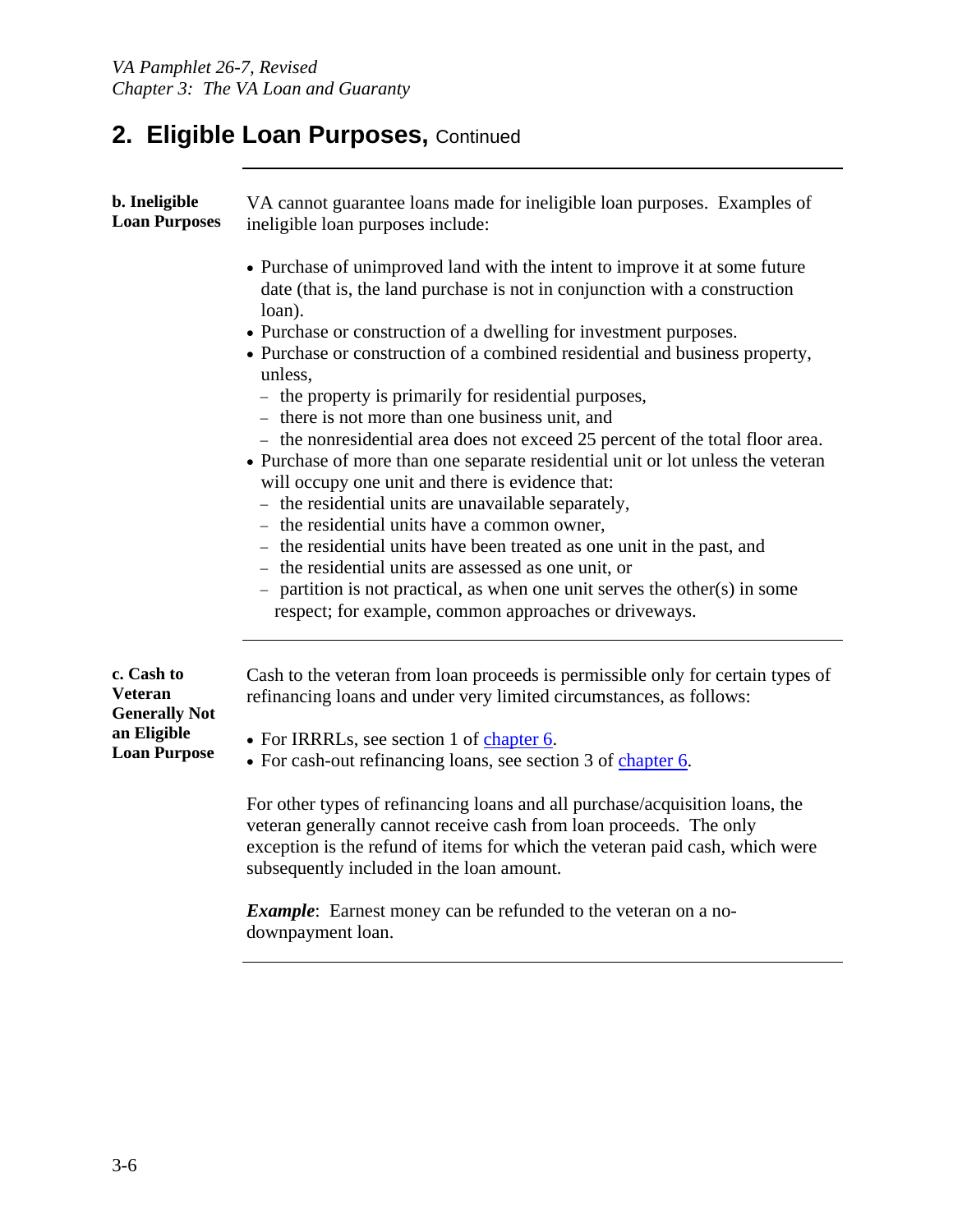## **3. Maximum Loan**

| <b>Change Date</b>                                 | November 8, 2012, Change 21<br>• This section has been updated to correct a hyperlink.<br>• This section has been updated to make minor grammatical edits.                                                                           |                                          |  |
|----------------------------------------------------|--------------------------------------------------------------------------------------------------------------------------------------------------------------------------------------------------------------------------------------|------------------------------------------|--|
| a. Does VA<br>have Maximum<br><b>Loan Amounts?</b> | Unlike other home loan programs, there are no maximum dollar amounts<br>prescribed for VA-guaranteed loans.<br>Limitations on VA loan size are primarily attributable to two factors:                                                |                                          |  |
|                                                    | 1. Lenders who sell their VA loans in the secondary market must limit the<br>size of those loans to the maximums prescribed by Government National<br>Mortgage Association (GNMA) or whatever conduit they use to sell the<br>loans. |                                          |  |
|                                                    | 2. VA limits the amount of the loan to the reasonable value of the property<br>shown on the NOV plus the cost of energy efficiency improvements up to<br>\$6,000 plus the VA funding fee, with the following exceptions.             |                                          |  |
|                                                    | <b>Exception</b>                                                                                                                                                                                                                     | <b>Maximum Loan</b>                      |  |
|                                                    | <b>IRRRLs</b>                                                                                                                                                                                                                        | • Existing VA loan balance, plus         |  |
|                                                    |                                                                                                                                                                                                                                      | • The cost of any energy efficiency      |  |
|                                                    |                                                                                                                                                                                                                                      | improvements up to \$6,000, plus         |  |
|                                                    |                                                                                                                                                                                                                                      | • Allowable fees and charges, plus       |  |
|                                                    |                                                                                                                                                                                                                                      | • Up to two discount points, plus        |  |
|                                                    |                                                                                                                                                                                                                                      | • VA funding fee.                        |  |
|                                                    |                                                                                                                                                                                                                                      | (Lenders must use VA Form 26-8923, IRRRL |  |

*Continued on next page* 

**Worksheet, for the actual calculation.)**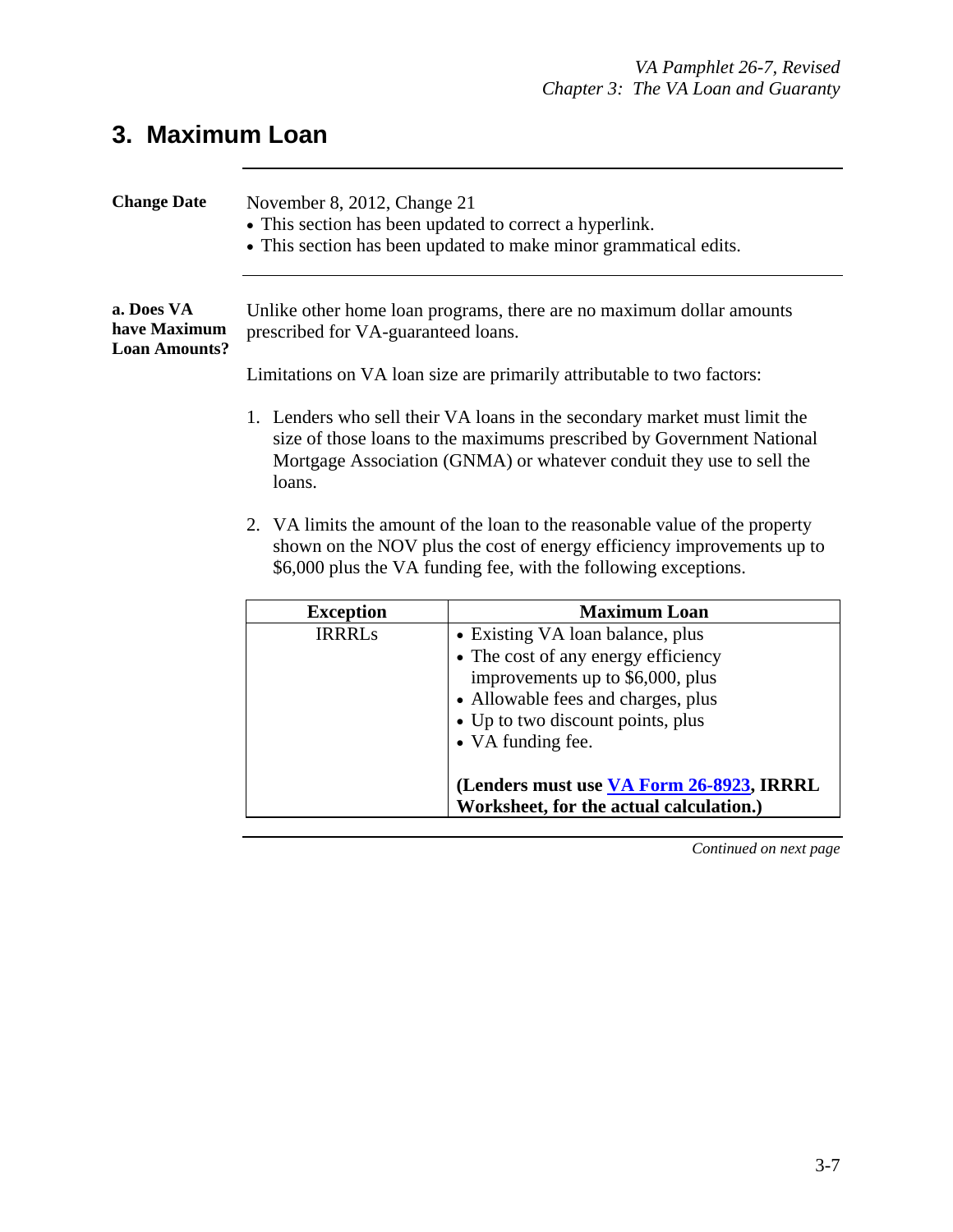### **3. Maximum Loan, Continued**

| <b>Exception</b>         | <b>Maximum Loan</b>                              |  |
|--------------------------|--------------------------------------------------|--|
| Regular refinancing      | • 100 percent of the VA reasonable value, plus   |  |
| loan (cash-out)          | • the cost of any energy efficiency improvements |  |
|                          | up to $$6,000$ , plus                            |  |
|                          | • VA funding fee.                                |  |
| Loans to refinance are:  | The lesser of:                                   |  |
| • a construction loan,   | • the VA reasonable value, or                    |  |
| • an installment land    | • the sum of the outstanding balance of the loan |  |
| sales contract, or       | plus allowable closing costs and discounts, plus |  |
| • a loan assumed by      | • For construction loans, "balance of the loan"  |  |
| the veteran at an        | includes the balances of construction financing  |  |
| interest rate higher     | and lot liens, if any.                           |  |
| than that for the        | • the cost of any energy efficiency improvements |  |
| proposed refinancing     | up to $$6,000$ , plus                            |  |
| loan.                    | • VA funding fee.                                |  |
| <b>Graduated Payment</b> | • The VA reasonable value, minus                 |  |
| Mortgage (GPM) loan      | • the highest amount of negative amortization,   |  |
| on existing property     | plus                                             |  |
|                          | • the cost of any energy efficiency improvements |  |
|                          | up to $$6,000$ , plus                            |  |
|                          | • VA funding fee.                                |  |
|                          | <b>Reference:</b> See section 7 of chapter 7.    |  |
| GPM loan on new home     | 97.5 percent lesser of:                          |  |
|                          |                                                  |  |
|                          | • the VA reasonable value or                     |  |
|                          | • the purchase price, plus                       |  |
|                          | • the cost of any energy efficiency improvements |  |
|                          | up to $$6,000$ , plus                            |  |
|                          | • VA funding fee.                                |  |
|                          | <b>Reference:</b> See section 7 of chapter 7.    |  |

#### **a. Does VA have Maximum Loan Amounts?** (continued)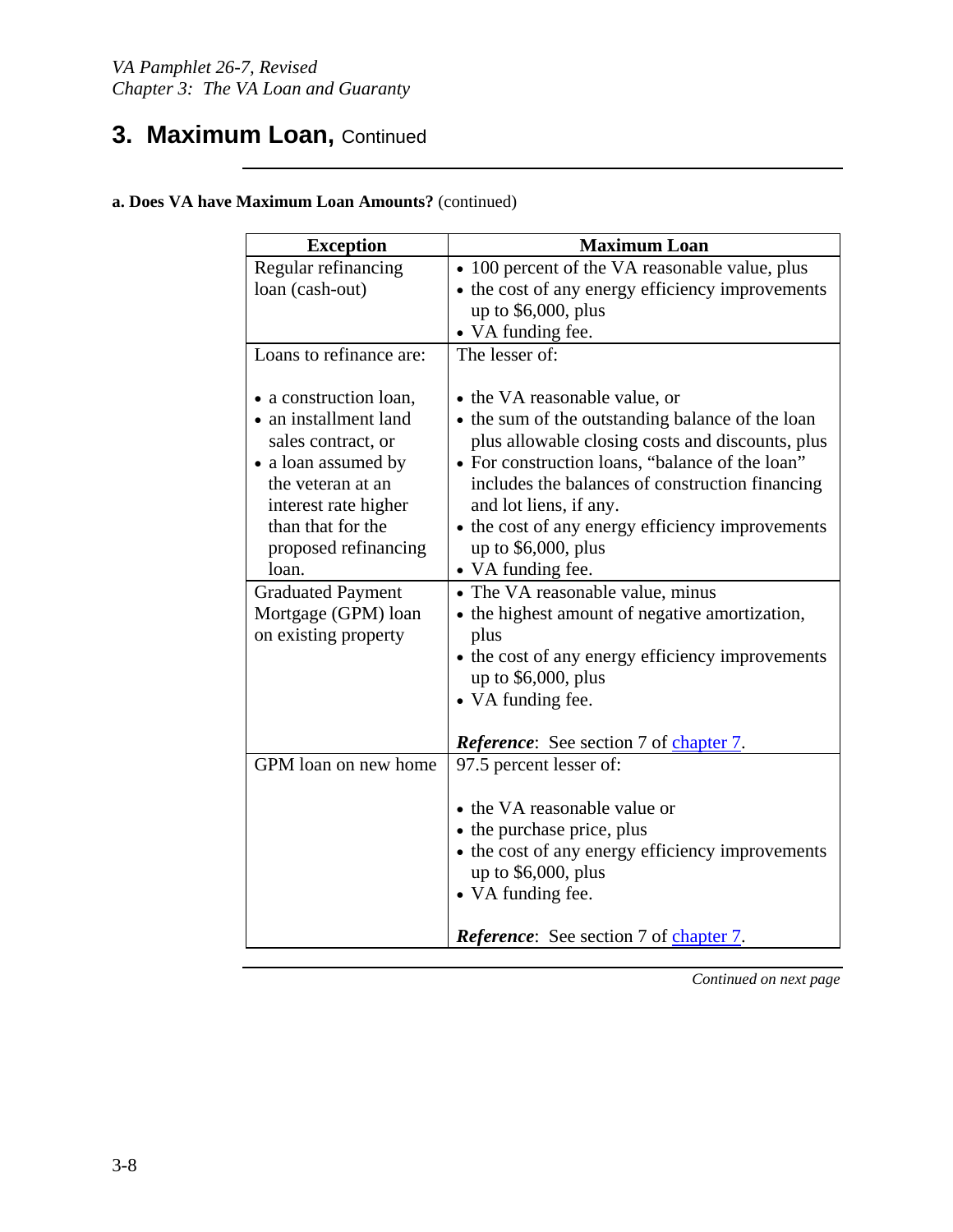# **3. Maximum Loan, Continued**

| b.<br>Downpayment | Because VA loans can be for the full reasonable value of the property, no<br>downpayment is required by VA except in the following circumstances:                                                                                                                                                                                                                   |  |
|-------------------|---------------------------------------------------------------------------------------------------------------------------------------------------------------------------------------------------------------------------------------------------------------------------------------------------------------------------------------------------------------------|--|
|                   | • If the purchase price exceeds the reasonable value of the property, a<br>downpayment in the amount of the difference must be made in cash from<br>the borrower's own resources, and<br>• VA requires a downpayment on all GPMs.                                                                                                                                   |  |
|                   | If a veteran has less than full entitlement available, a lender may require a<br>downpayment in order to make the veteran a loan that meets GNMA or other<br>secondary market requirements. The "rule of thumb" for GNMA is that the<br>VA guaranty, or a combination of VA guaranty plus downpayment and/or<br>equity, must cover at least 25 percent of the loan. |  |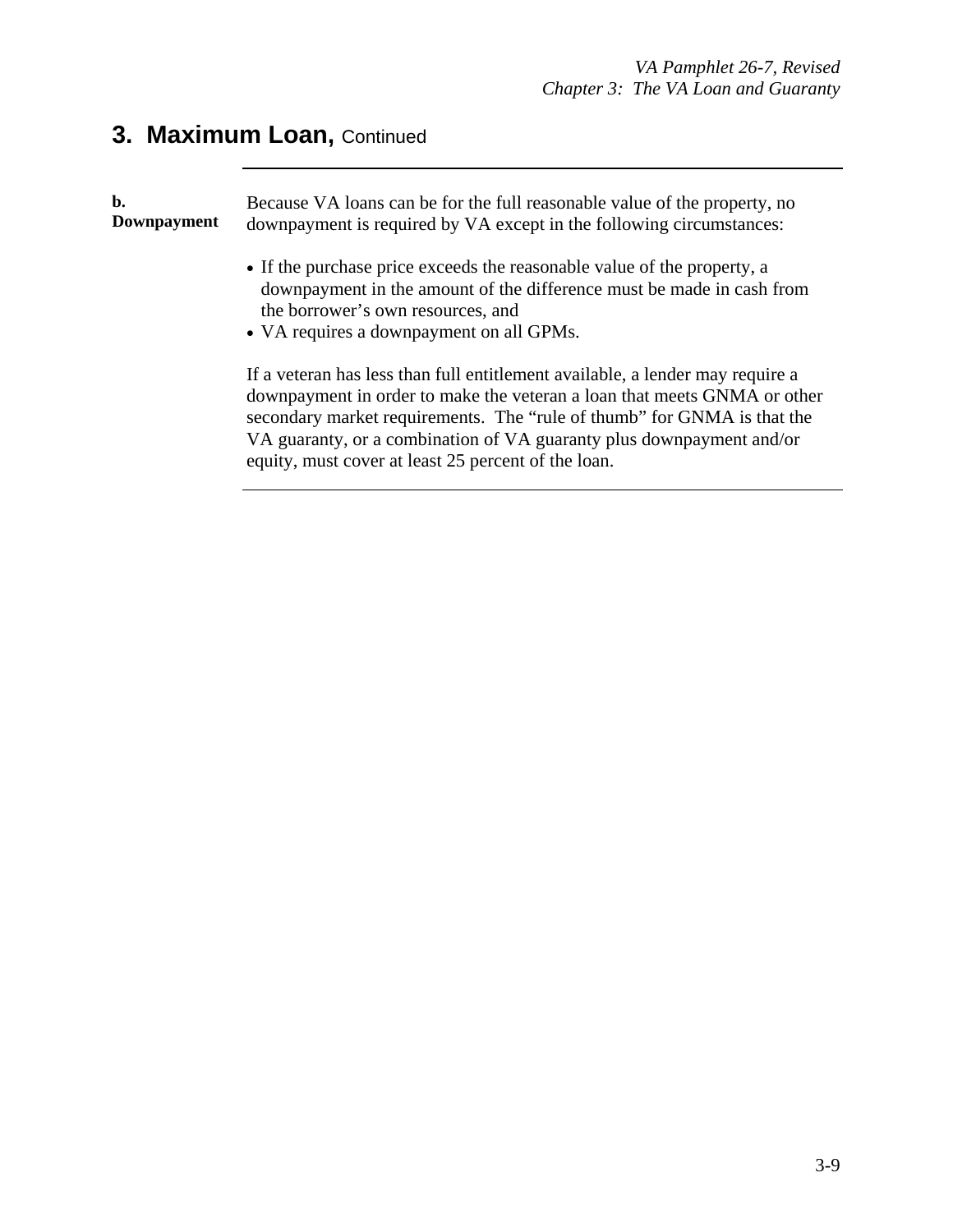### **4. Maximum Guaranty on VA Loans**

| <b>Change Date</b><br>November 8, 2012, Change 21<br>• This section has been updated to note that Public Law 112-154 extended the<br>temporary guaranty increase from December 31, 2011 to December 31,<br>2014.<br>• This section has been updated to correct hyperlinks and make minor<br>grammatical edits. |                                                                                                                                                                                                                                                                                                                                                                                                                                                                                                                                                                                                                                                                                                                                                                                                        |
|----------------------------------------------------------------------------------------------------------------------------------------------------------------------------------------------------------------------------------------------------------------------------------------------------------------|--------------------------------------------------------------------------------------------------------------------------------------------------------------------------------------------------------------------------------------------------------------------------------------------------------------------------------------------------------------------------------------------------------------------------------------------------------------------------------------------------------------------------------------------------------------------------------------------------------------------------------------------------------------------------------------------------------------------------------------------------------------------------------------------------------|
| a. Maximum<br><b>Guaranty Table</b>                                                                                                                                                                                                                                                                            | Public Law 112-154, the Honoring America's Veterans and Caring for Camp<br>Lejeune Families Act of 2012, signed August 6, 2012, extended the<br>temporary increase in the maximum guaranty. The increase expired<br>December 31, 2011, but Public Law 112-154, extended it through December<br>31, 2014. The maximum guaranty varies depending on the location of the<br>property. While VA does not have a maximum loan amount, there are<br>effective "loan limits" for high-cost counties. The limits are derived by<br>considering both the median home price for a county and the Freddie Mac<br>conforming loan limit. To aid lenders in determining the maximum guaranty<br>in high-cost counties, VA has created a <b>Loan Limit</b> chart, with instructions.<br>This will be updated yearly. |

• In general, maximum guaranty, assuming the veteran has full entitlement, is as shown in the table below.

| <b>Loan Amount</b>     | <b>Maximum Potential</b> | <b>Special Provisions</b> |
|------------------------|--------------------------|---------------------------|
|                        | <b>Guaranty</b>          |                           |
| Up to \$45,000         | 50 percent of the loan   | Minimum guaranty          |
|                        | amount.                  | of 25 percent on          |
|                        |                          | <b>IRRRLs.</b>            |
| \$45,001 to \$56,250   | \$22,500                 | Minimum guaranty          |
|                        |                          | of 25 percent on          |
|                        |                          | <b>IRRRLs.</b>            |
| \$56,251 to \$144,000  | 40 percent of the loan   | Minimum guaranty          |
|                        | amount, with a           | of 25 percent on          |
|                        | maximum of \$36,000.     | <b>IRRRLs.</b>            |
| \$144,001 to \$417,000 | 25 percent of the loan   | Minimum guaranty          |
|                        | amount                   | of 25 percent on          |
|                        |                          | <b>IRRRLs.</b>            |
| Greater than \$417,000 | The lesser of:           | Minimum guaranty          |
|                        | • 25 percent of the VA   | of 25 percent on          |
|                        | county loan limit, or    | <b>IRRRLs</b>             |
|                        | • 25 percent of the loan |                           |
|                        | amount                   |                           |
|                        |                          |                           |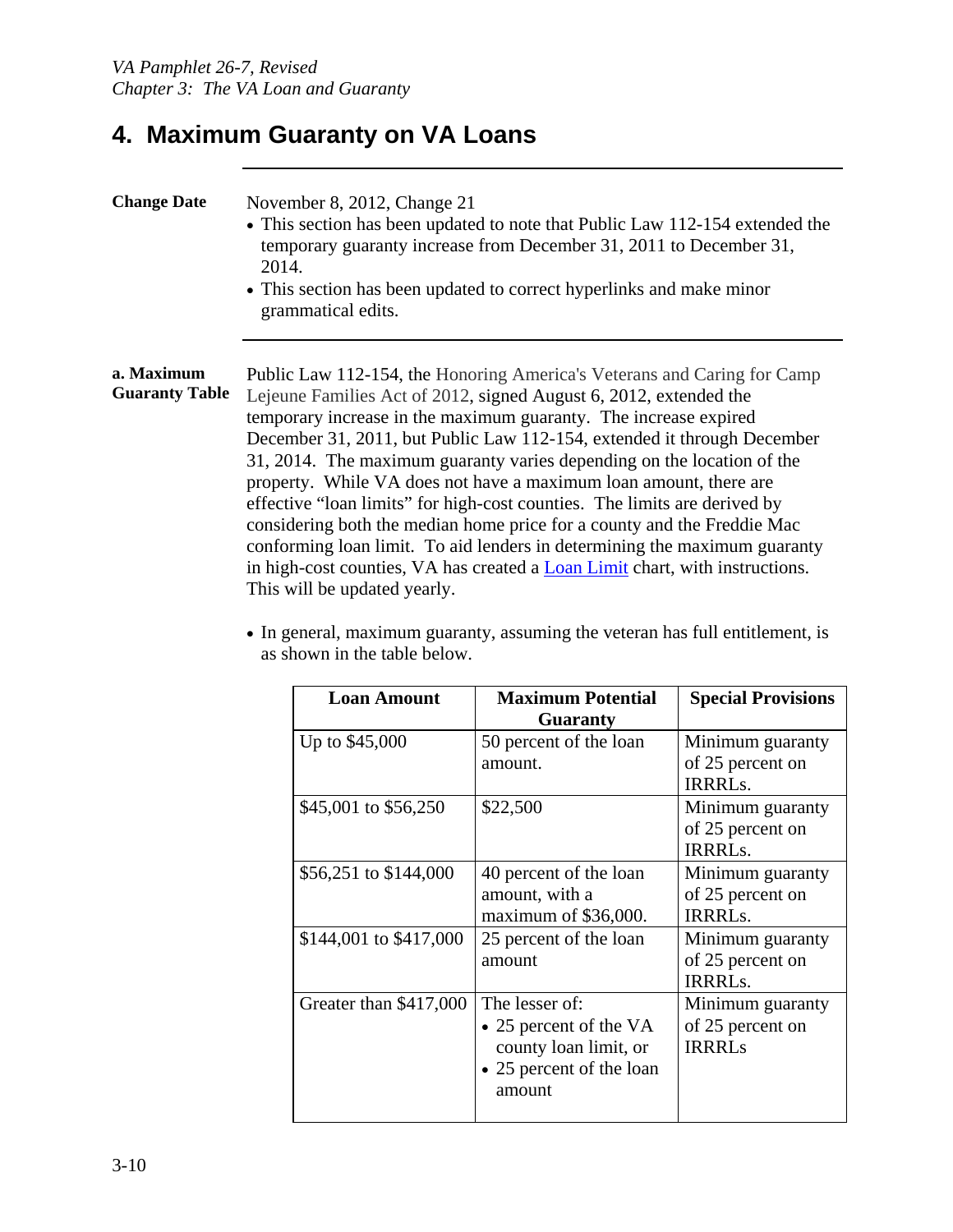#### **4. Maximum Guaranty on VA Loans, Continued**

and/or contact VA.

| a. Maximum<br><b>Guaranty Table</b><br>(continued) | <i>Note:</i> The percentage and amount of guaranty is based on the loan amount<br>including the funding fee portion when the fee is paid from loan proceeds. |
|----------------------------------------------------|--------------------------------------------------------------------------------------------------------------------------------------------------------------|
|                                                    | For the maximum guaranty on loans for manufactured homes that are not<br>permanently affixed (i.e., not considered real estate) see 38 U.S.C. 3712           |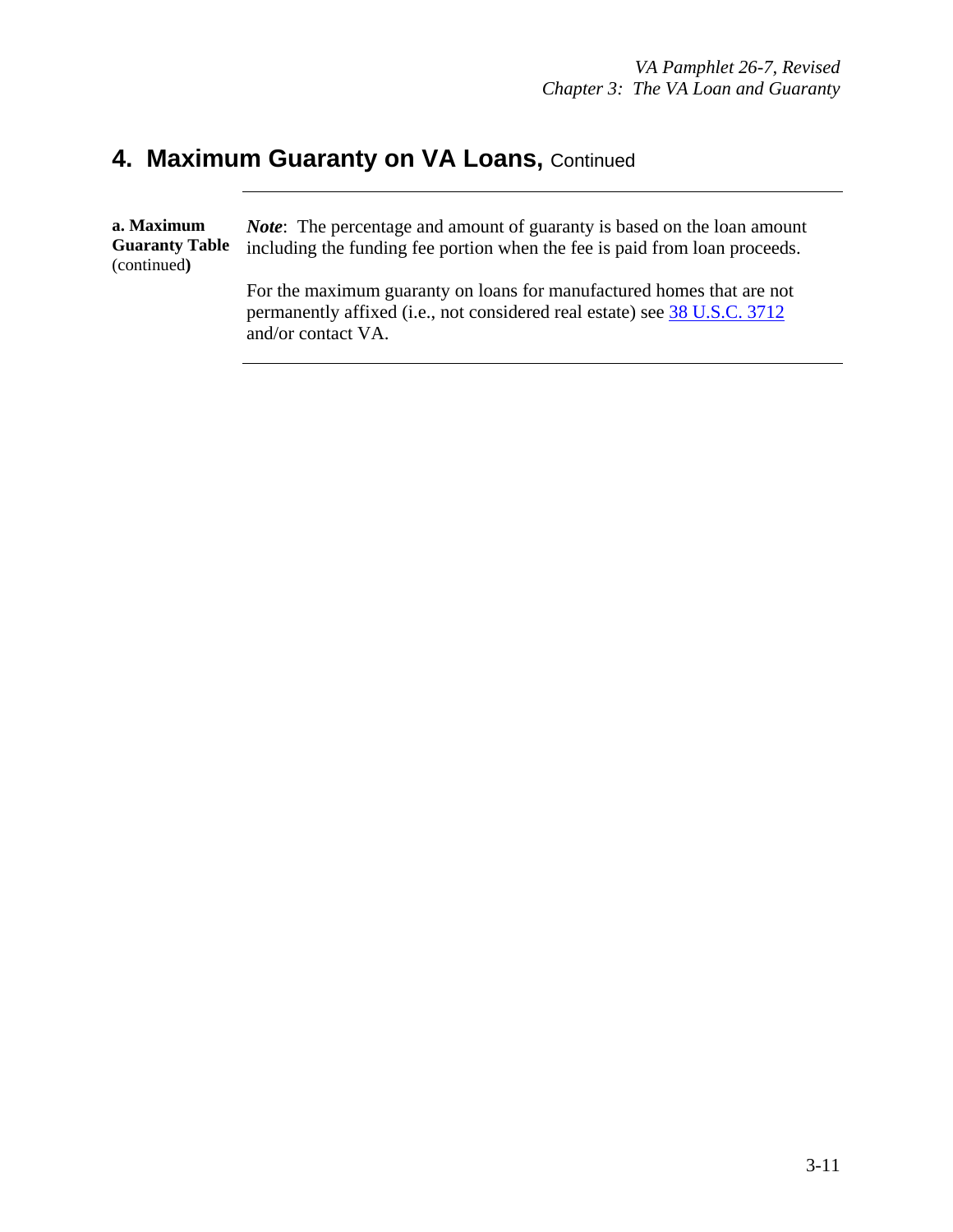## **5. Occupancy**

| <b>Change Date</b>                    | November 8, 2012, Change 21<br>• Subsection c has been updated to note that Public Law 112-154, the<br>Honoring America's Veterans and Caring for Camp Lejeune Families Act of<br>2012, signed August 6, 2012, expands occupancy to include dependent<br>children.<br>• This section has been updated to correct hyperlinks and make minor<br>grammatical edits. |
|---------------------------------------|------------------------------------------------------------------------------------------------------------------------------------------------------------------------------------------------------------------------------------------------------------------------------------------------------------------------------------------------------------------|
| a. The Law on<br><b>Occupancy</b>     | The law requires a veteran obtaining a VA-guaranteed loan to certify that he<br>or she intends to personally occupy the property as his or her home. As of the<br>date of certification, the veteran must either                                                                                                                                                 |
|                                       | • personally live in the property as his or her home, or<br>• intend, upon completion of the loan and acquisition of the dwelling, to<br>personally move into the property and use it as his or her home within a<br>reasonable time.                                                                                                                            |
|                                       | The above requirement applies to all types of VA-guaranteed loans except<br>IRRRLs. For IRRRLs, the veteran need only certify that he or she previously<br>occupied the property as his or her home.                                                                                                                                                             |
|                                       | <b>Example:</b> A veteran living in a home purchased with a VA loan is transferred<br>to a duty station overseas. The veteran rents out the home. He/she may<br>refinance the VA loan with an IRRRL based on previous occupancy of the<br>home.                                                                                                                  |
| b. What is a<br>"Reasonable<br>Time?" | Occupancy within a "reasonable time" means within 60 days after the loan<br>closing. More than 60 days may be considered reasonable if both of the<br>following conditions are met:                                                                                                                                                                              |
|                                       | • the veteran certifies that he or she will personally occupy the property as his<br>or her home at a specific date after loan closing, and<br>• there is a particular future event that will make it possible for the veteran to<br>personally occupy the property as his or her home on a specific future date.                                                |
|                                       | Occupancy at a date beyond 12 months after loan closing generally cannot be<br>considered reasonable by VA.                                                                                                                                                                                                                                                      |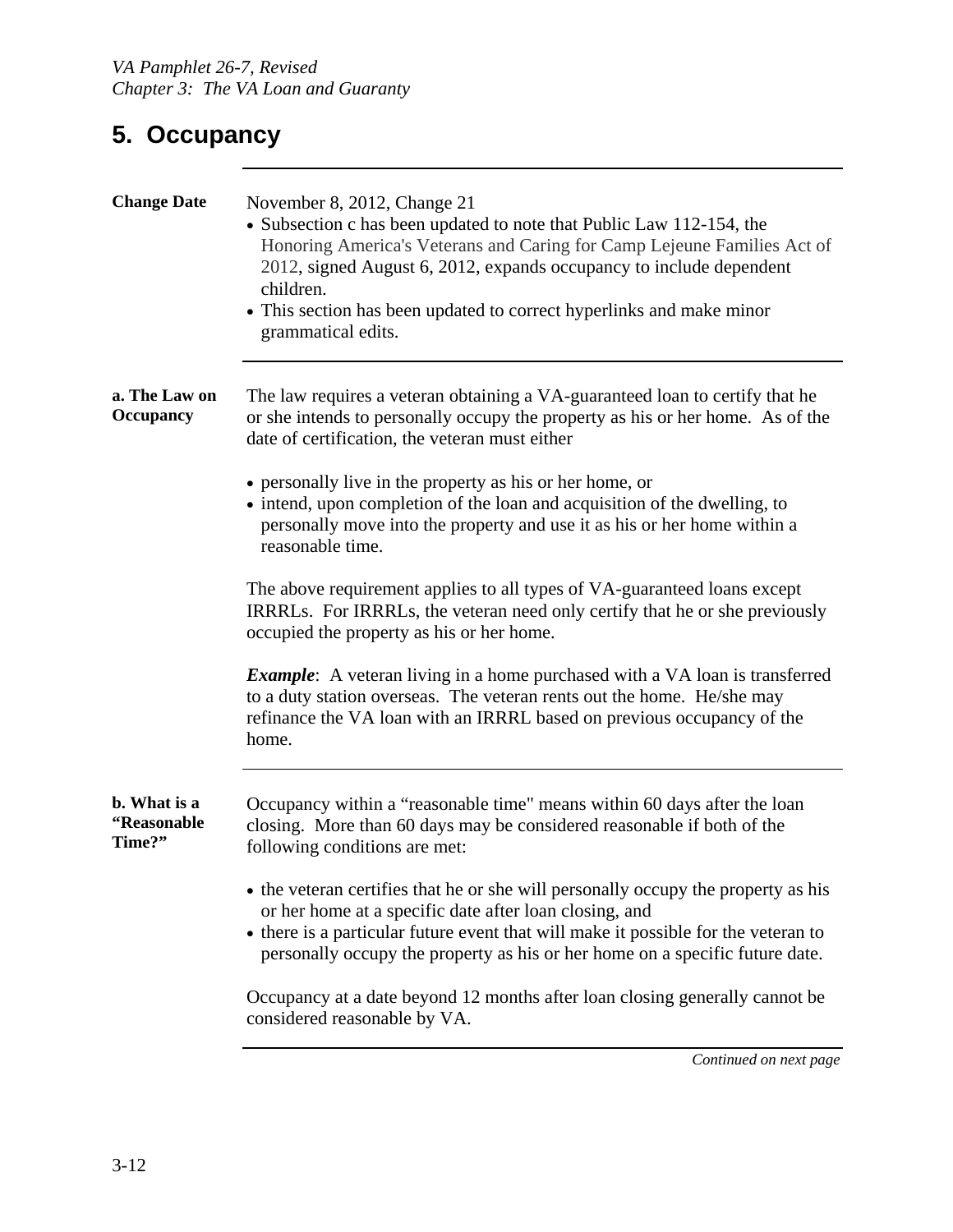### **5. Occupancy, Continued**

| c. Occupancy<br>by Veteran's<br>Spouse or<br><b>Dependent</b><br><b>Child</b>                      | Occupancy (or intent to occupy) by the spouse or dependent child satisfies the<br>occupancy requirement for a veteran who is on active duty and cannot<br>personally occupy the dwelling within a reasonable time. In the case of a<br>dependent child, the veteran's attorney-in-fact or legal guardian of the<br>dependent child must make the certification and sign VA Form 26-1820,<br>Report and Certification of Loan Disbursement.<br>Occupancy by the spouse may also satisfy the requirement if the veteran<br>cannot personally occupy the dwelling within a reasonable time due to distant<br>employment other than military service. In these specific cases, consult your<br>Regional Loan Center (RLC) to determine if this type of occupancy meets<br>VA requirements.<br><i>Note</i> : The cost of maintaining separate living arrangements should be<br>considered in underwriting the loan.<br>For an IRRRL, a certification that the spouse or dependent child (or children)<br>previously occupied the dwelling as a home will satisfy the requirement. |
|----------------------------------------------------------------------------------------------------|------------------------------------------------------------------------------------------------------------------------------------------------------------------------------------------------------------------------------------------------------------------------------------------------------------------------------------------------------------------------------------------------------------------------------------------------------------------------------------------------------------------------------------------------------------------------------------------------------------------------------------------------------------------------------------------------------------------------------------------------------------------------------------------------------------------------------------------------------------------------------------------------------------------------------------------------------------------------------------------------------------------------------------------------------------------------------|
| d. Occupancy<br><b>Requirements</b><br>for Deployed<br><b>Active Duty</b><br><b>Servicemembers</b> | Single or married servicemembers, while deployed from their permanent<br>duty station, are considered to be in a temporary duty status and able to<br>meet the occupancy requirement. This is true without regard to whether or<br>not a spouse will be available to occupy the property prior to the veteran's<br>return from deployment.                                                                                                                                                                                                                                                                                                                                                                                                                                                                                                                                                                                                                                                                                                                                   |
| e. Occupancy<br><b>After</b><br><b>Retirement</b>                                                  | If the veteran states that he or she will retire within 12 months and wants a<br>loan to purchase a home in the retirement location:<br>• Verify the veteran's eligibility for retirement on the specified date.<br>- Include a copy of the veteran's application for retirement submitted to his<br>or her employer.<br>• Carefully consider the applicant's income after retirement.<br>- If retirement income alone is insufficient, obtain firm commitments from<br>an employer that meet the usual stability of income requirements.<br><i>Note</i> : Only retirement on a specific date within 12 months qualifies.<br>Retirement "within the next few years" or "in the near future" is not<br>sufficient.                                                                                                                                                                                                                                                                                                                                                            |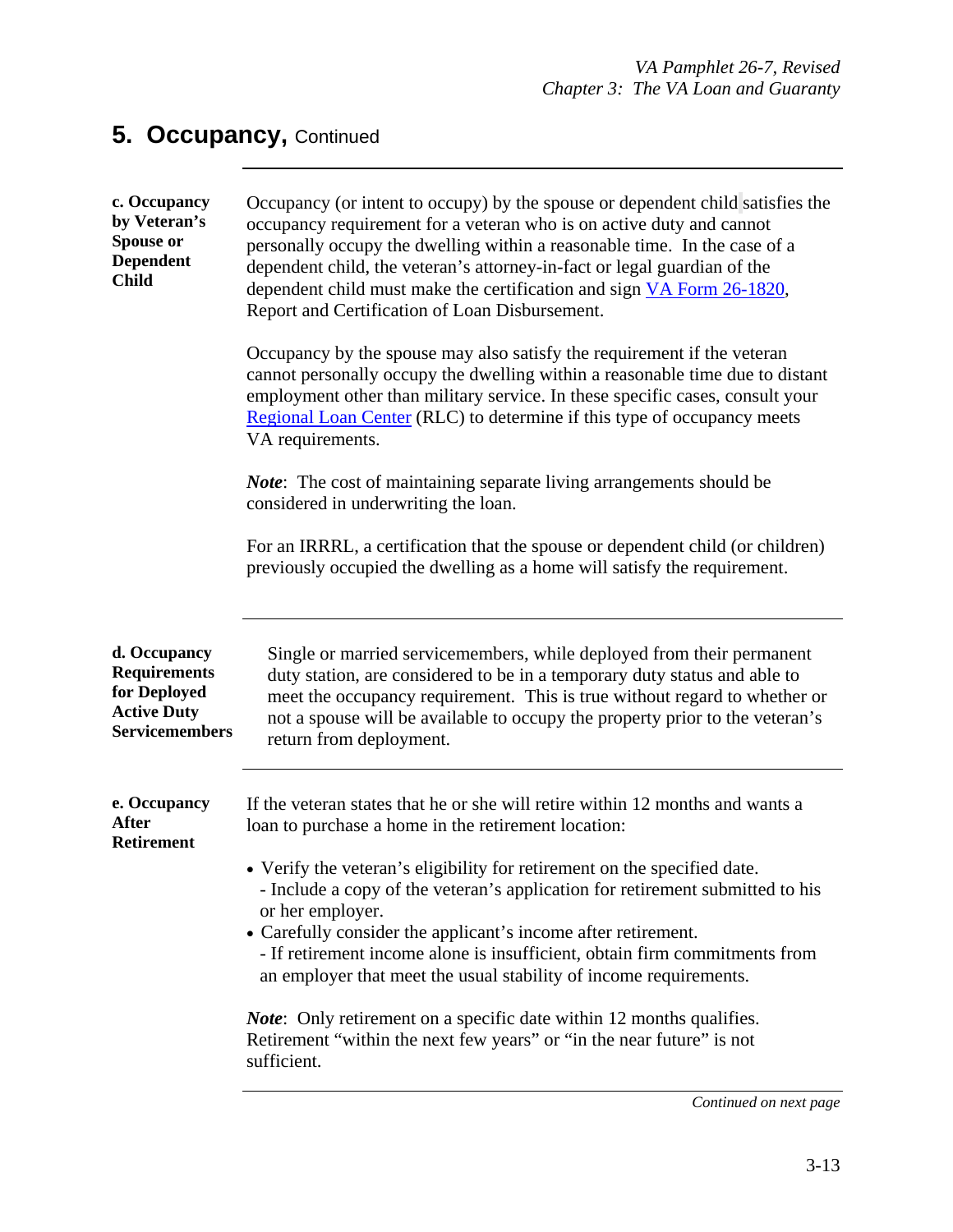#### **5. Occupancy, Continued**

| f. Delayed<br><b>Occupancy Due</b><br>to Property<br><b>Repairs or</b><br><b>Improvements</b> | Home improvements or refinancing loans for extensive changes to the<br>property which will prevent the veteran from occupying the property while<br>the work is being completed, constitute exceptions to the "reasonable time"<br>requirement.                                                                                                                                            |
|-----------------------------------------------------------------------------------------------|--------------------------------------------------------------------------------------------------------------------------------------------------------------------------------------------------------------------------------------------------------------------------------------------------------------------------------------------------------------------------------------------|
|                                                                                               | The veteran must certify that he or she intends to occupy or reoccupy the<br>property as a home upon completion of the substantial improvements or<br>repairs.                                                                                                                                                                                                                             |
| g. Intermittent<br><b>Occupancy</b>                                                           | The veteran need not maintain a physical presence at the property on a daily<br>basis. However, occupancy "as the veteran's home" implies that the home is<br>located within reasonable proximity of the veteran's place of employment. If<br>the veteran's employment requires the veteran's absence from home a<br>substantial amount of time, the following two conditions must be met: |
|                                                                                               | • the veteran must have a history of continuous residence in the community,<br>and<br>• there must be no indication that the veteran has established, intends to<br>establish, or may be required to establish, a principal residence elsewhere.                                                                                                                                           |
|                                                                                               | Use of the property as a seasonal vacation home does not satisfy the<br>occupancy requirement.                                                                                                                                                                                                                                                                                             |
| h. Unusual<br><b>Circumstances</b>                                                            | Discuss unusual circumstances of occupancy with the appropriate VA office<br>or submit a description of the circumstances to the VA office for prior<br>approval.                                                                                                                                                                                                                          |
|                                                                                               | Continued on nort page                                                                                                                                                                                                                                                                                                                                                                     |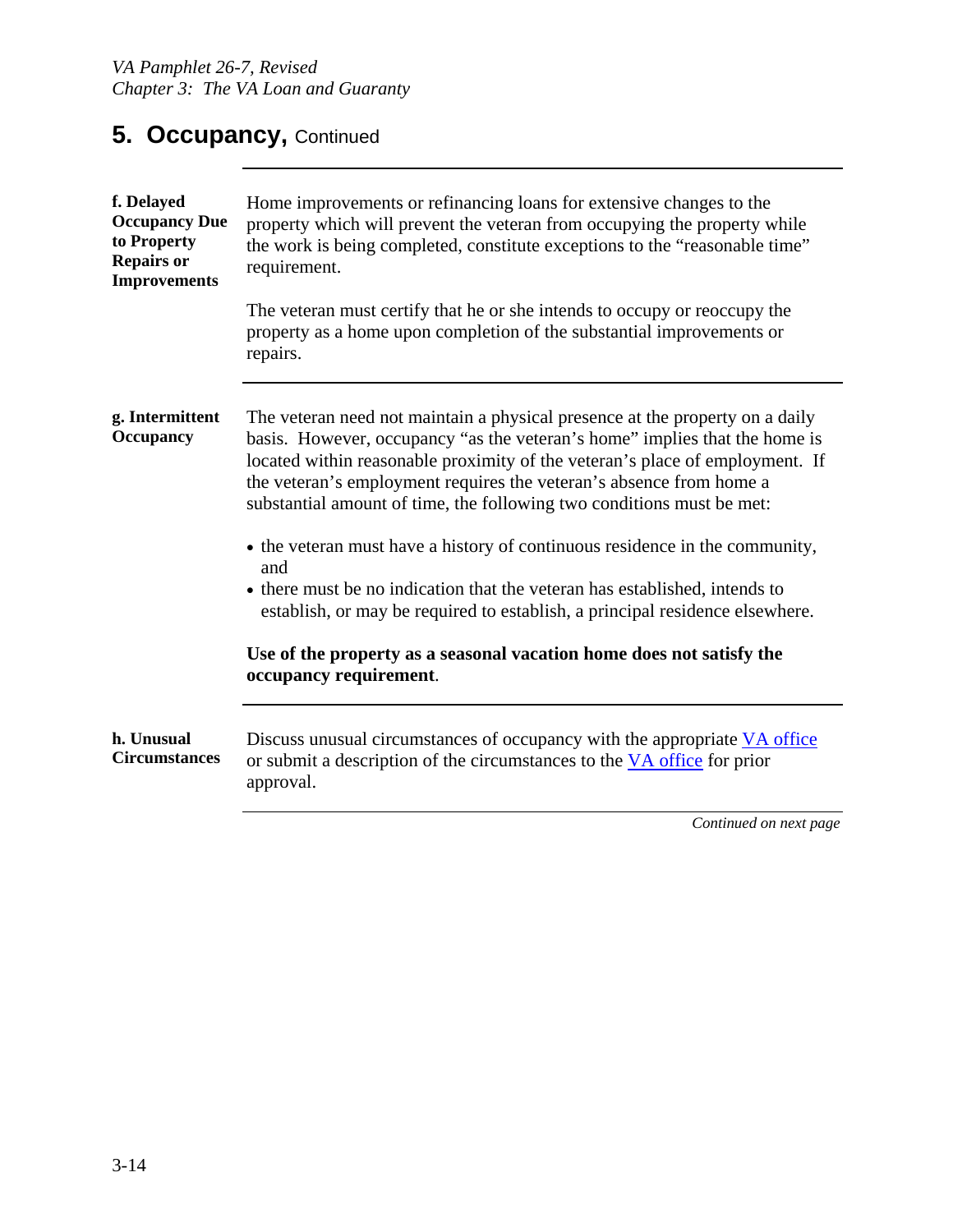#### **5. Occupancy,** Continued

**i. The Certification**  The veteran certifies that the occupancy requirement is met by checking the appropriate occupancy block and signing: • VA Form 26-1802a, HUD/VA Addendum to the Uniform Residential Loan Application, at the time of loan application (prior approval loans only), and • VA Form 26-1820, Report and Certification of Loan Disbursement, at the time of loan closing (all loans). This satisfies the lender's obligation to obtain the veteran's occupancy certification. The lender may accept the occupancy certification at face value unless there is specific information indicating the veteran will not occupy the property as a home or does not intend to occupy within a reasonable time after loan closing.

> Where doubt exists, the test is whether a reasonable basis exists for concluding that the veteran can and will occupy the property as certified. Contact the appropriate VA office if the lender cannot resolve issues involving the veteran's intent by applying this test.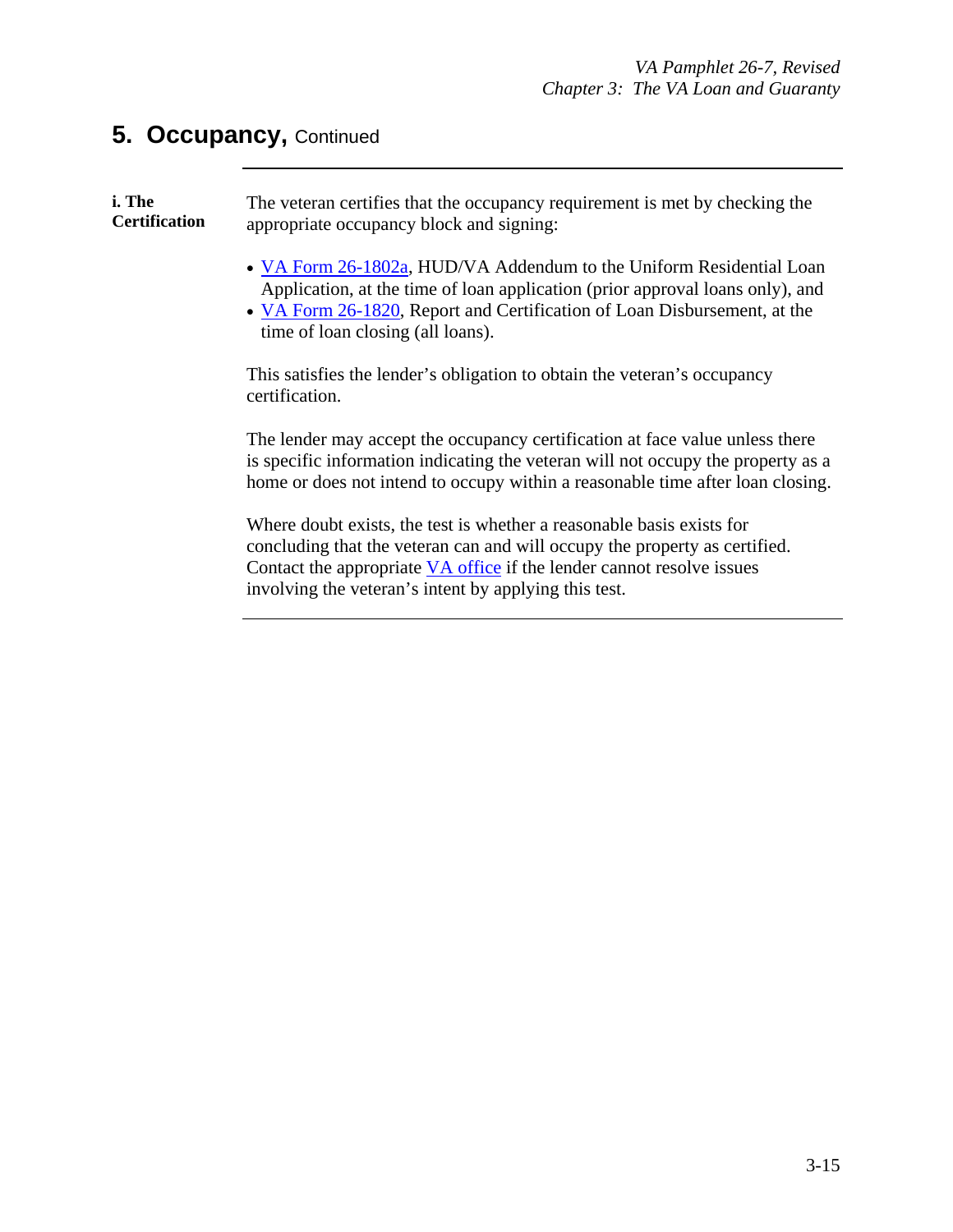## **6. Interest Rates**

| <b>Change Date</b>                                                 | November 8, 2012, Change 21<br>• This section has been updated to make minor grammatical edits.                                                                                                                                                                                                                           |
|--------------------------------------------------------------------|---------------------------------------------------------------------------------------------------------------------------------------------------------------------------------------------------------------------------------------------------------------------------------------------------------------------------|
| a. Requirement                                                     | VA no longer prescribes interest rates for VA-guaranteed loans. The interest<br>rate is negotiated between the veteran-borrower and the lender to allow the<br>veteran to obtain the best available rate.                                                                                                                 |
| <b>b.</b> Changes to<br>the Agreed<br><b>Upon Interest</b><br>Rate | The lender and borrower are expected to honor any lock-in or other<br>agreements they have entered into which impact the interest rate on the loan.<br>VA does not object to changes in the agreed upon rate, as long as no<br>lender/borrower agreements are violated. The following procedure applies in<br>such cases. |
|                                                                    | Any increase in the interest rate of more than one percent requires:                                                                                                                                                                                                                                                      |
|                                                                    | • re-underwriting to ascertain the veteran's continued ability to qualify for the<br>loan,<br>• documentation of the change, and<br>• a new or corrected Uniform Residential Loan Application, (URLA) with<br>any corrections initialed and dated by the borrower.                                                        |
|                                                                    | <i>Reference</i> : For prior approval loans, see section 4 of chapter 5.                                                                                                                                                                                                                                                  |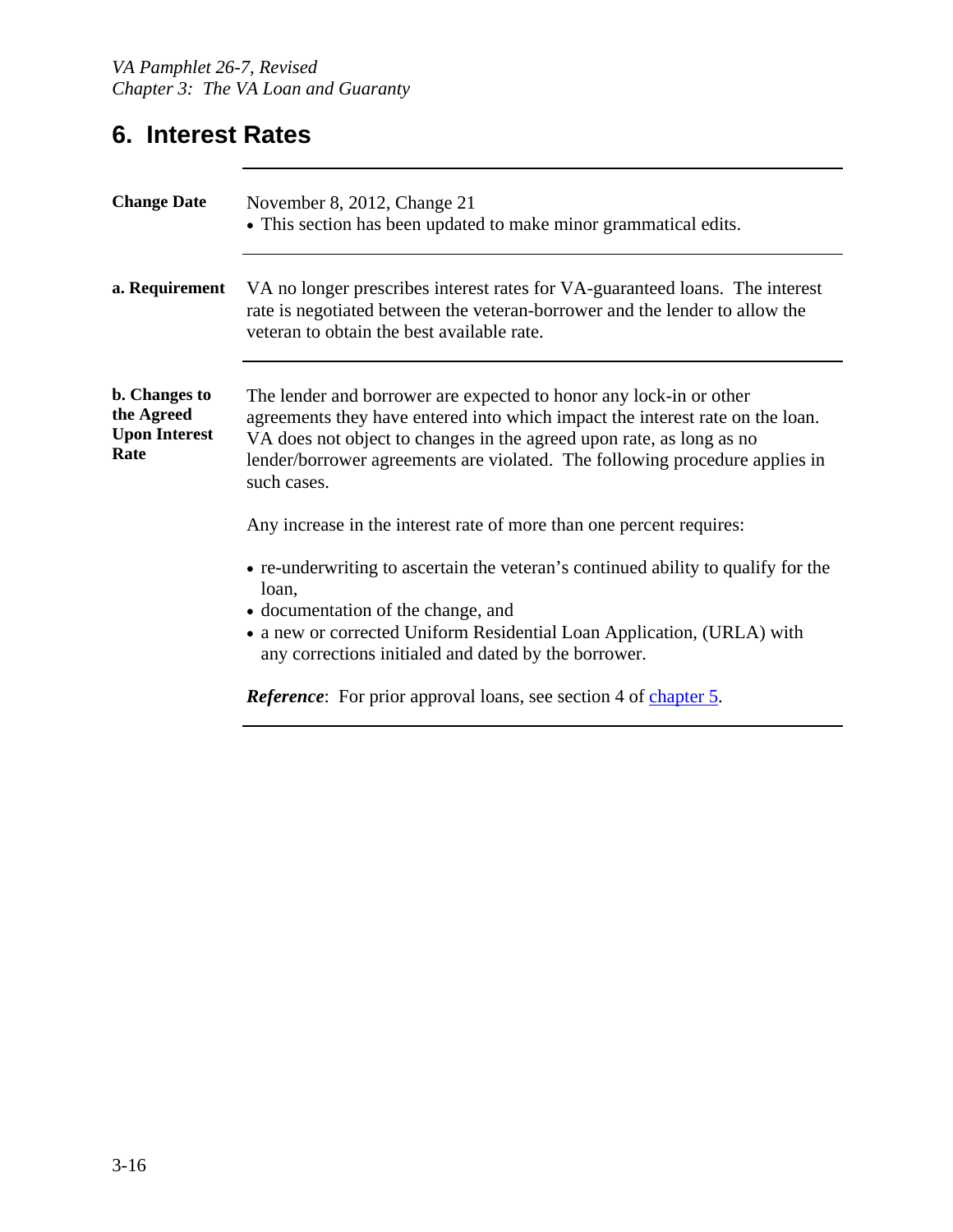## **7. Discount Points**

| <b>Change Date</b>                                          | November 8, 2012, Change 21<br>• This section has been updated to make minor grammatical edits.                                                                                                                                                                                                                                                                                       |
|-------------------------------------------------------------|---------------------------------------------------------------------------------------------------------------------------------------------------------------------------------------------------------------------------------------------------------------------------------------------------------------------------------------------------------------------------------------|
| a. Requirement                                              | Veterans may pay reasonable discount points on VA-guaranteed loans. The<br>amount of discount points is whatever the borrower and lender agree upon.<br>Discount points can be based on the principal amount of the loan after adding<br>the VA funding fee, if the funding fee will be paid from loan proceeds.                                                                      |
| b. When Can<br><b>Points be</b><br>Included in the<br>Loan? | Discount points may be rolled into the loan only in the case of refinancing<br>loans, subject to the following limitations:<br><b>Interest Rate Reduction Refinancing Loans</b><br>A maximum of two discount points can be rolled into the loan.                                                                                                                                      |
|                                                             | If the borrower pays more than two points, the remainder must be paid in<br>cash.                                                                                                                                                                                                                                                                                                     |
|                                                             | <b>Refinancing of Construction Loans, etc.</b><br>Loans to refinance are:                                                                                                                                                                                                                                                                                                             |
|                                                             | • a construction loan,<br>• an installment land sales contract, or<br>• a loan assumed by the veteran at an interest rate higher than that for the<br>proposed refinancing loan                                                                                                                                                                                                       |
|                                                             | Any reasonable amount of discount points may be rolled into the loan as long<br>as the sum of the outstanding balance of the loan plus allowable closing costs<br>and discount points does not exceed the VA reasonable value.                                                                                                                                                        |
|                                                             | <b>Reference:</b> See the maximum loan limitations in section 3 of this chapter.                                                                                                                                                                                                                                                                                                      |
|                                                             | <b>Cash-out Refinancing Loans</b><br>While discount points cannot specifically be included in the loan amount, the<br>borrower can receive cash from loan proceeds, subject to maximum loan<br>limits (See section 3 of this chapter). The cash received by the borrower can<br>be used for any purpose acceptable to the lender, including payment of<br>reasonable discount points. |
|                                                             | Continued on next page                                                                                                                                                                                                                                                                                                                                                                |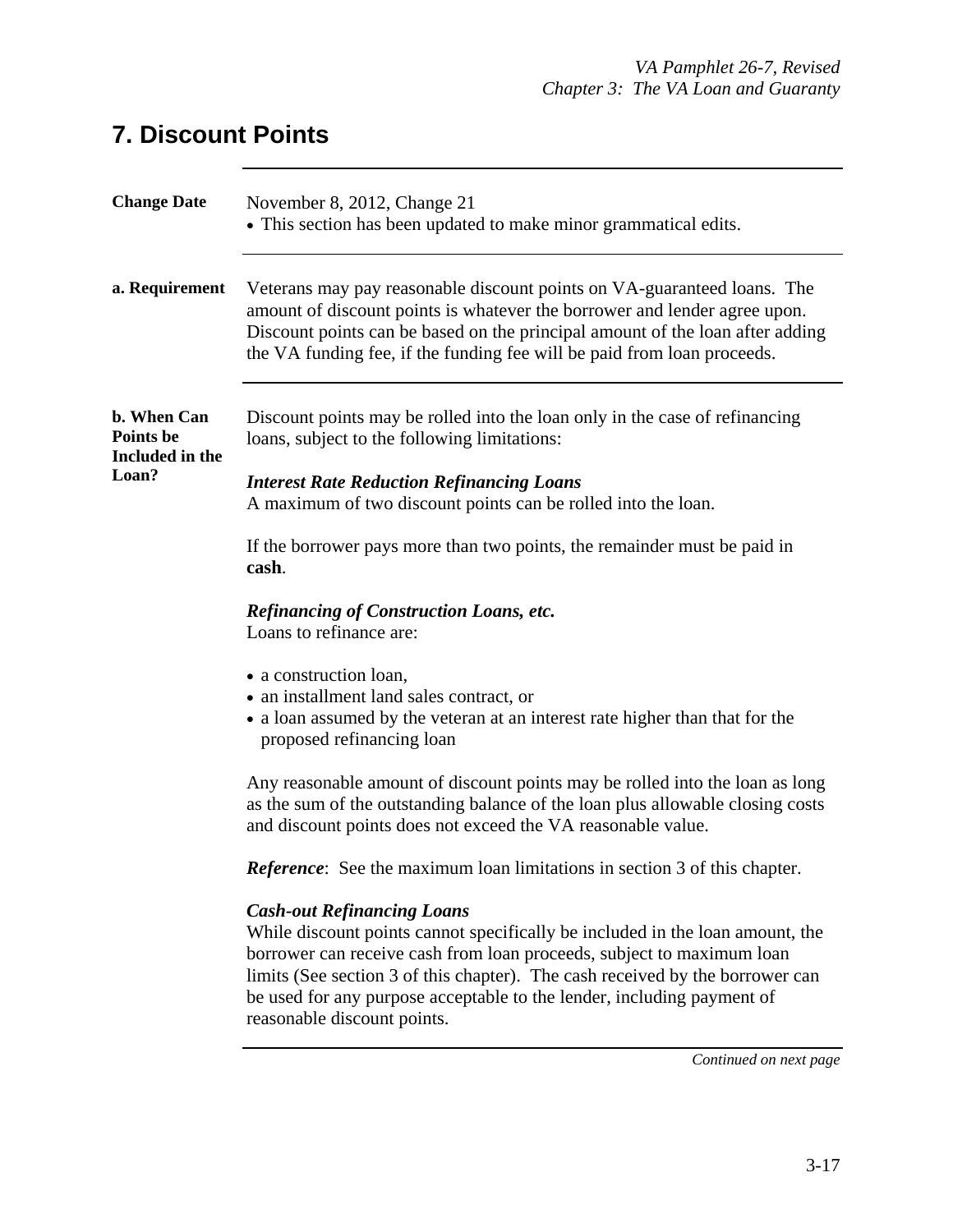#### **7. Discount Points,** Continued

| c. Changes to<br>the Agreed<br><b>Upon Discount</b><br><b>Points</b> | The lender and borrower are expected to honor any agreements they have<br>entered into which impact the discount points paid on the loan. VA does not<br>object to changes in the agreed upon points, as long as no lender/borrower<br>agreements are violated. The following procedures apply in such cases. |
|----------------------------------------------------------------------|---------------------------------------------------------------------------------------------------------------------------------------------------------------------------------------------------------------------------------------------------------------------------------------------------------------|
|                                                                      | Any increase in discount points requires:                                                                                                                                                                                                                                                                     |
|                                                                      | • verification that the borrower has sufficient assets to cover the increase,<br>$\mathbf{1}$ , $\mathbf{1}$ , $\mathbf{1}$ , $\mathbf{1}$ , $\mathbf{1}$                                                                                                                                                     |

- documentation of the change, and
- a new or corrected URLA with any corrections initialed and dated by the borrower.

*Reference*: For prior approval loans, see section 4 of chapter 5.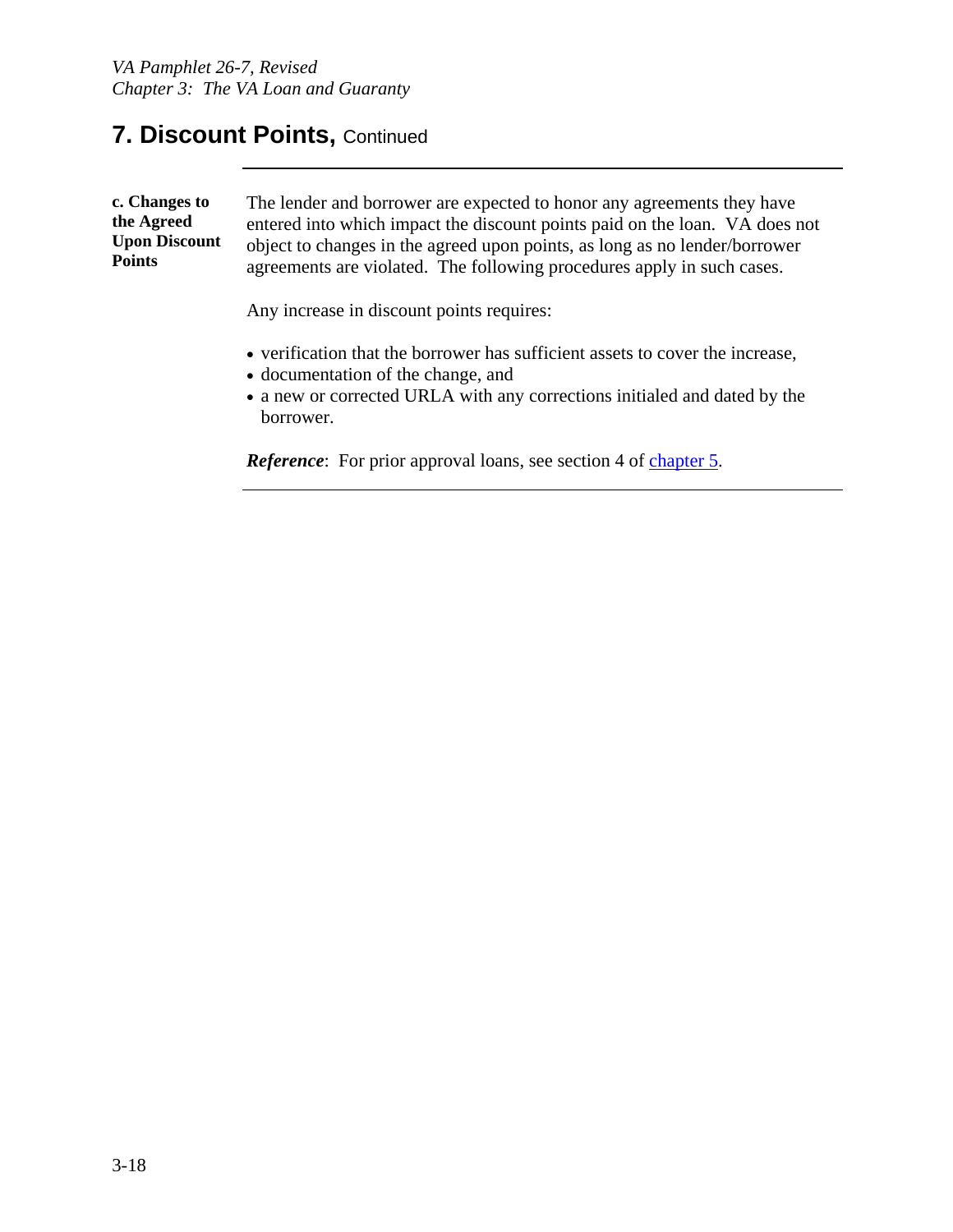## **8. Maturity**

| <b>Change Date</b>                                                            | April 10, 2009, Change 9<br>• This section has been updated to correct hyperlinks and make minor<br>grammatical edits.                                                                                                                                                                               |
|-------------------------------------------------------------------------------|------------------------------------------------------------------------------------------------------------------------------------------------------------------------------------------------------------------------------------------------------------------------------------------------------|
| a. Maximum<br><b>Maturity</b>                                                 | • Amortized loans: 30 years and 32 days,<br>• Nonamortized loans: 5 years.                                                                                                                                                                                                                           |
|                                                                               | In addition, every loan must be repayable within the estimated economic life<br>of the property securing the loan.                                                                                                                                                                                   |
|                                                                               | The period for repayment of a loan is measured from the date of the note or<br>other evidence of indebtedness.                                                                                                                                                                                       |
| <b>b.</b> Maturity<br><b>Extending</b><br><b>Beyond the</b><br><b>Maximum</b> | VA regulations provide that any amounts, which fall due beyond the<br>maximum maturity automatically, fall due on the maximum maturity date.                                                                                                                                                         |
|                                                                               | Thus, if a lender inadvertently makes a loan that exceeds the maximum<br>maturity, it may still be subject to guaranty.                                                                                                                                                                              |
|                                                                               | However, the regulations also limit the amount that can be collected as a final<br>installment, such as, they prohibit excessive ballooning. The holder of a loan<br>that violates this provision may desire to correct the situation through means<br>which are legally proper in the jurisdiction. |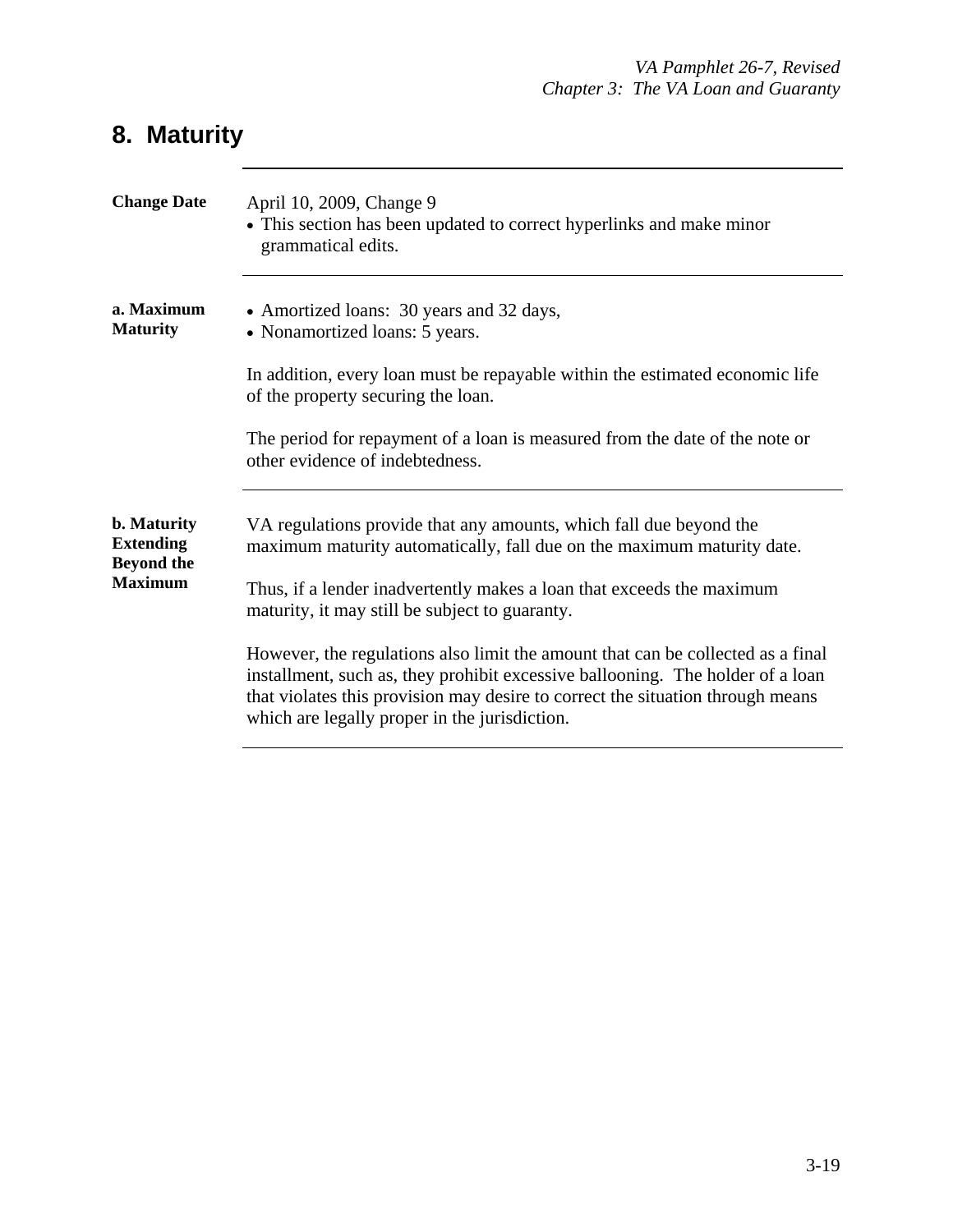## **9. Amortization**

| <b>Change Date</b>                                           | November 8, 2012, Change 21<br>• This section has been updated to make minor grammatical edits.                                                                                                                                                |
|--------------------------------------------------------------|------------------------------------------------------------------------------------------------------------------------------------------------------------------------------------------------------------------------------------------------|
| a. Requirement                                               | All VA loans must be amortized if the maturity date is beyond 5 years from<br>the date of the loan. Loans with terms less than 5 years are considered term<br>loans and need not be amortized.                                                 |
|                                                              | Generally, for amortized VA loans:                                                                                                                                                                                                             |
|                                                              | • payments must be approximately equal,<br>• principal must be reduced at least once annually, and<br>• the final installment must not exceed two times the average of the preceding<br>installments.                                          |
|                                                              | Exceptions to these requirements are made in the case of:                                                                                                                                                                                      |
|                                                              | • GPMs – See section 7 of chapter 7,<br>• Growing Equity Mortgages (GEMs) – See section 8 of chapter 7,<br>• alternative amortization plans prior approved by VA, and<br>• construction loans.                                                 |
| <b>b.</b> Alternative<br><b>Amortization</b><br><b>Plans</b> | Certain amortization plans which do not meet the requirements described in<br>subsection a above may be used if approved in advance by VA. A lender may<br>submit an amortization plan to VA for prior approval if the plan:                   |
|                                                              | • is generally recognized; that is, is used extensively by established lending<br>institutions, but<br>• does not meet the requirements of approximately equal periodic payments<br>and a reduction in principal not less often than annually. |
|                                                              | <i>Exception:</i> GPMs and GEMs.                                                                                                                                                                                                               |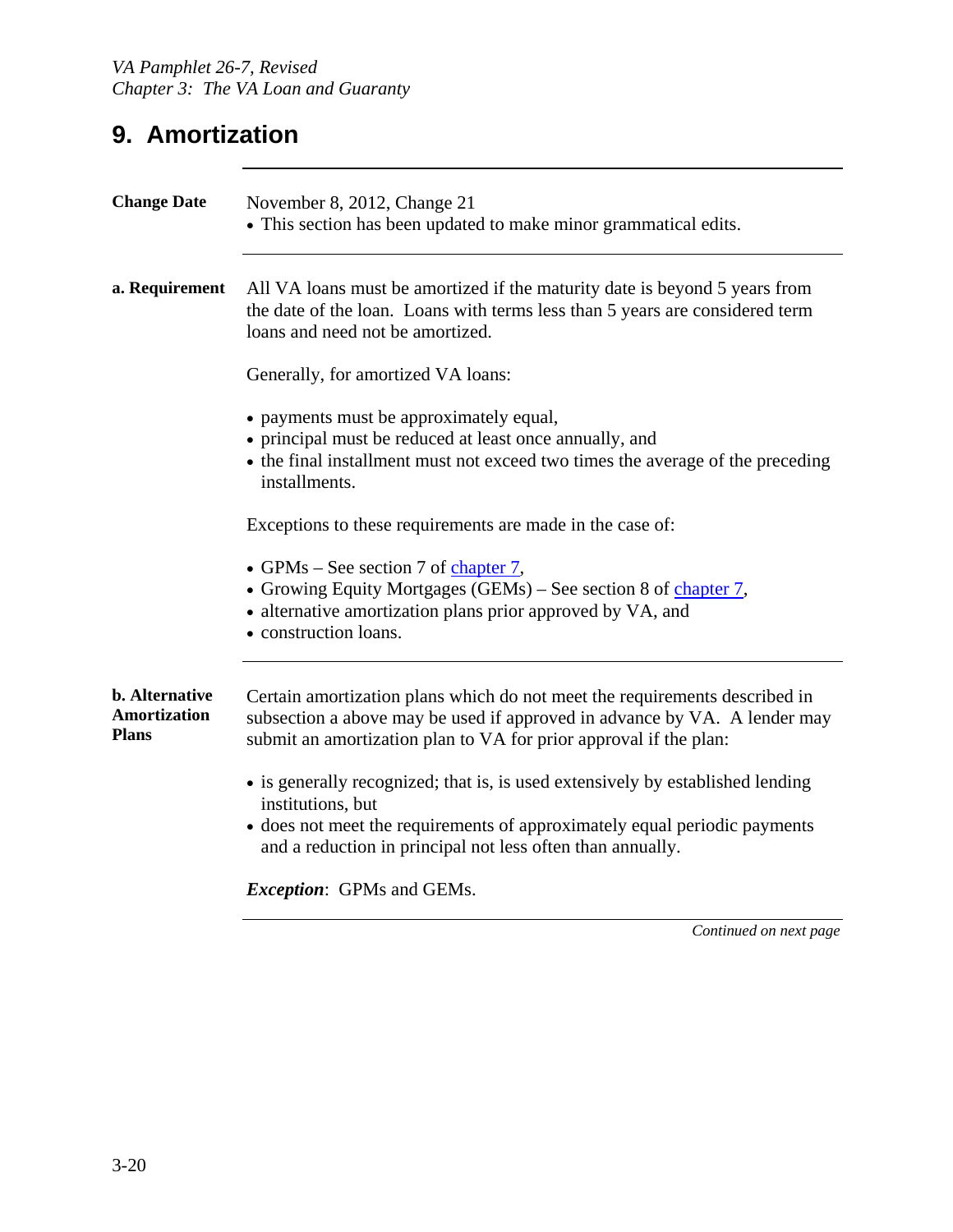| c. Special<br><b>Provisions for</b><br><b>Construction</b><br>Loans | See "Amortization" in section 2 of chapter 7.                                                                                                                                                                                                                                                                                                                                                                                                                                    |
|---------------------------------------------------------------------|----------------------------------------------------------------------------------------------------------------------------------------------------------------------------------------------------------------------------------------------------------------------------------------------------------------------------------------------------------------------------------------------------------------------------------------------------------------------------------|
| d. Standard<br>and Springfield<br><b>Plans</b>                      | The Standard and Springfield plans satisfy VA amortization requirements.<br>• The Standard plan provides for equal payments over the life of the loan.<br>The amount applied to interest decreases, with a corresponding increase in<br>the amount applied to principal.<br>• The Springfield plan provides for gradually decreasing payments over the<br>life of the loan. The amount applied to interest decreases, while the amount<br>applied to principal remains constant. |

## **9. Amortization, Continued**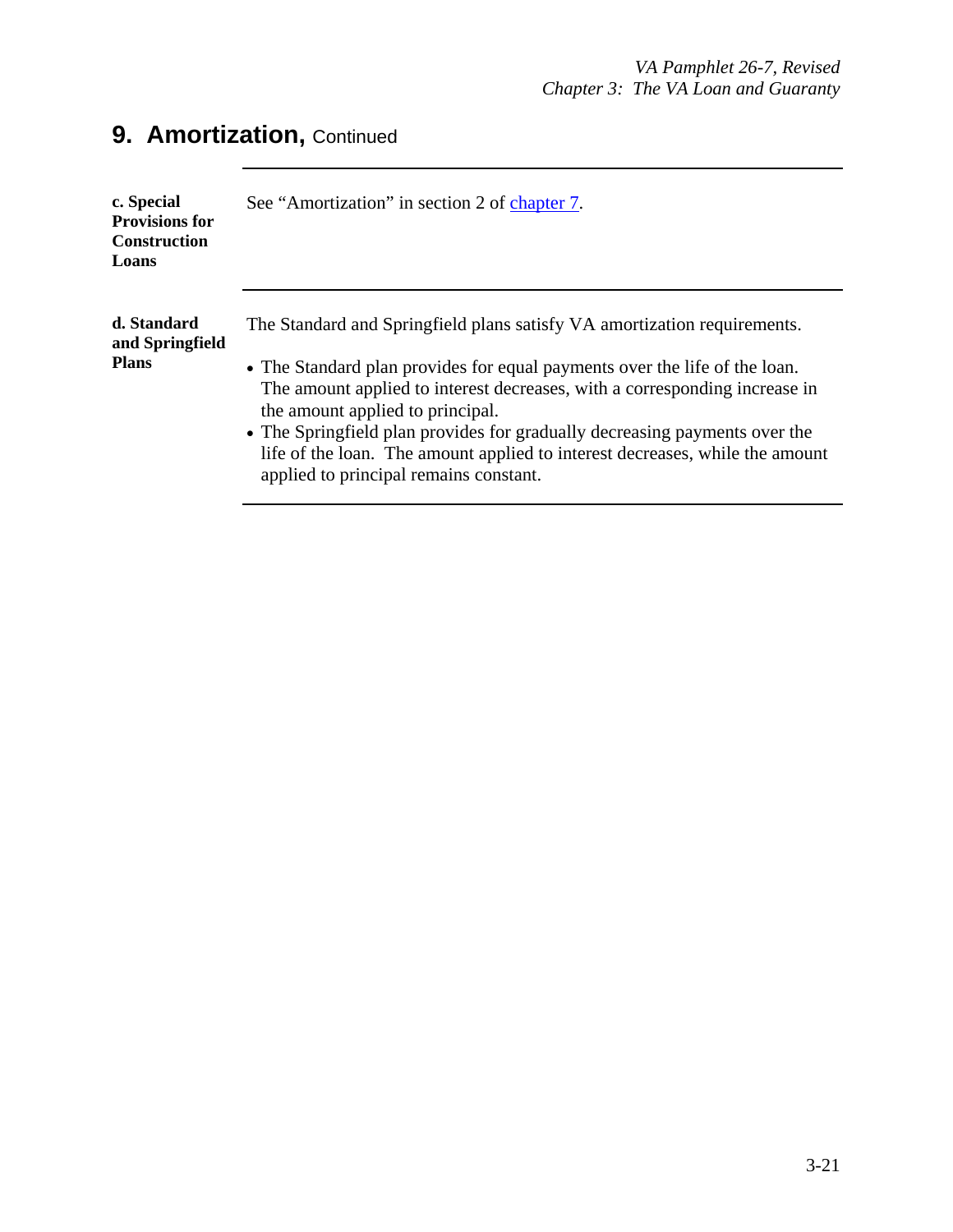## **10. Eligible Geographic Locations for the Secured Property**

| <b>Change Date</b> | April 10, 2009, Change 9<br>• This section has been updated to correct hyperlinks and make minor<br>grammatical edits. |
|--------------------|------------------------------------------------------------------------------------------------------------------------|
| a. Where Can       | Real property securing a VA-guaranteed loan must be located in the United                                              |
| the Property be    | States, its territories, or possessions (Puerto Rico, Guam, Virgin Islands,                                            |
| <b>Located?</b>    | American Samoa and the Northern Mariana Islands).                                                                      |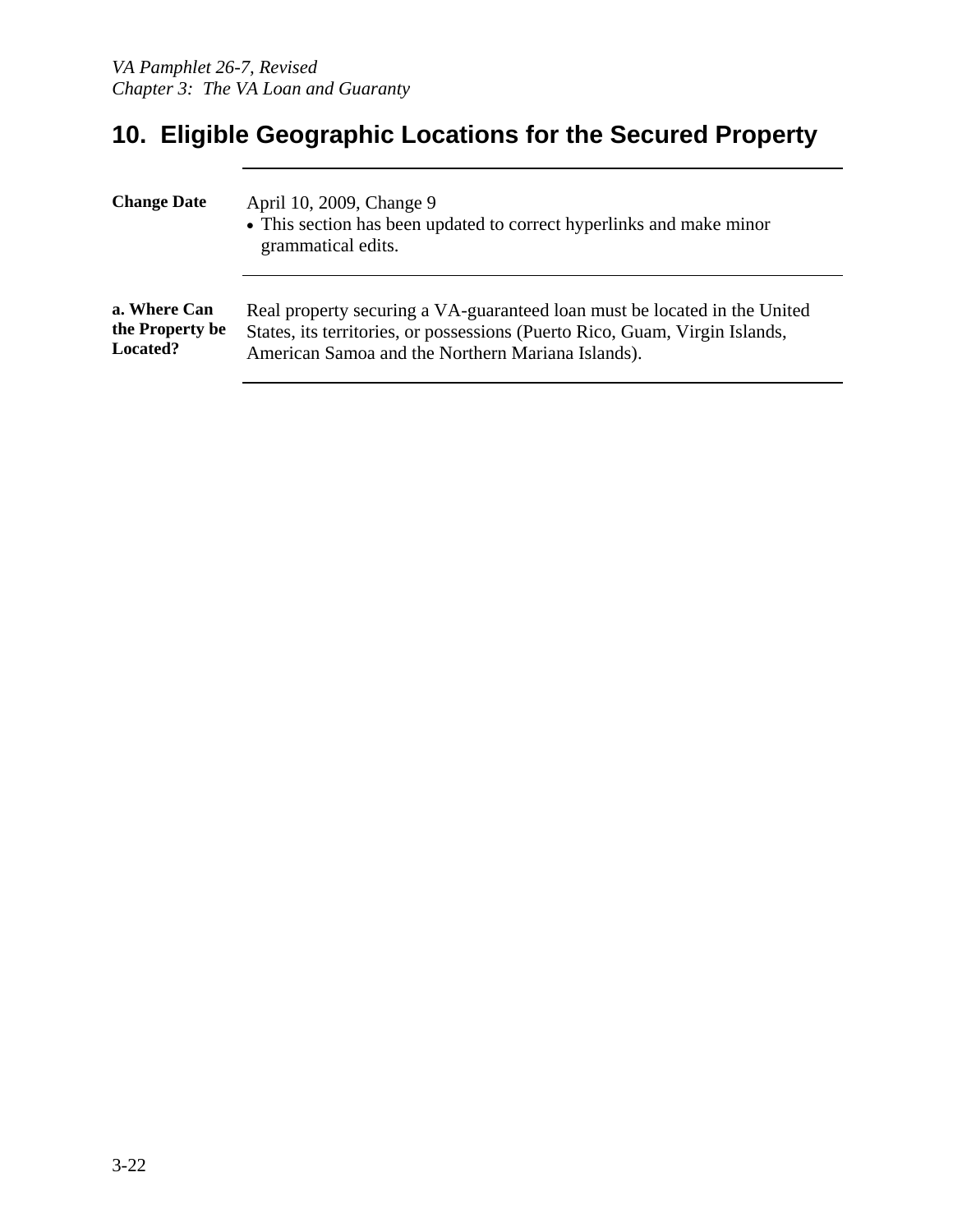## **11. What Does a VA Guaranty Mean to the Lender?**

| <b>Change Date</b>                             | November 8, 2012, Change 21<br>• This section has been updated to make minor grammatical edits.                                                                                                                                                                                                          |
|------------------------------------------------|----------------------------------------------------------------------------------------------------------------------------------------------------------------------------------------------------------------------------------------------------------------------------------------------------------|
| a. Protection<br><b>Against Loss</b>           | VA guarantees a portion of the loan, identified on the VA Loan Guaranty<br>Certificate (LGC) by percentage and dollar amounts. If a loss ultimately<br>occurs on the loan, VA will reimburse the loan holder for all or part of such<br>loss:                                                            |
|                                                | • limited by the stated percentage and dollar amount of the guaranty,<br>• limited by any VA maximums for reasonable and customary foreclosure<br>expenses, and<br>• subject to the lender's compliance with applicable law and regulations.                                                             |
| b. Lender<br><b>Responsibility</b>             | It is the lender's responsibility to comply with all laws and regulations related<br>to the VA Home Loan program, and thereby prevent VA's denial or reduction<br>of a payment on a future claim. A lender can accomplish this by ensuring that<br>its employees who perform work related to VA lending: |
|                                                | • understand and comply with VA policies, procedures and regulations, and<br>applicable law, and<br>• direct questions to VA when issues arise that are not addressed in this<br>handbook or other materials provided by VA.                                                                             |
| c. When is a<br>Loan that was<br><b>Closed</b> | A loan is automatically guaranteed by VA upon closing (prior to issuance of<br>the LGC) provided the loan was made by:                                                                                                                                                                                   |
| <b>Automatically</b><br><b>Guaranteed?</b>     | • a supervised or a nonsupervised lender with automatic authority, and<br>• the lender complied with applicable law and regulations.                                                                                                                                                                     |
|                                                | Continued on next page                                                                                                                                                                                                                                                                                   |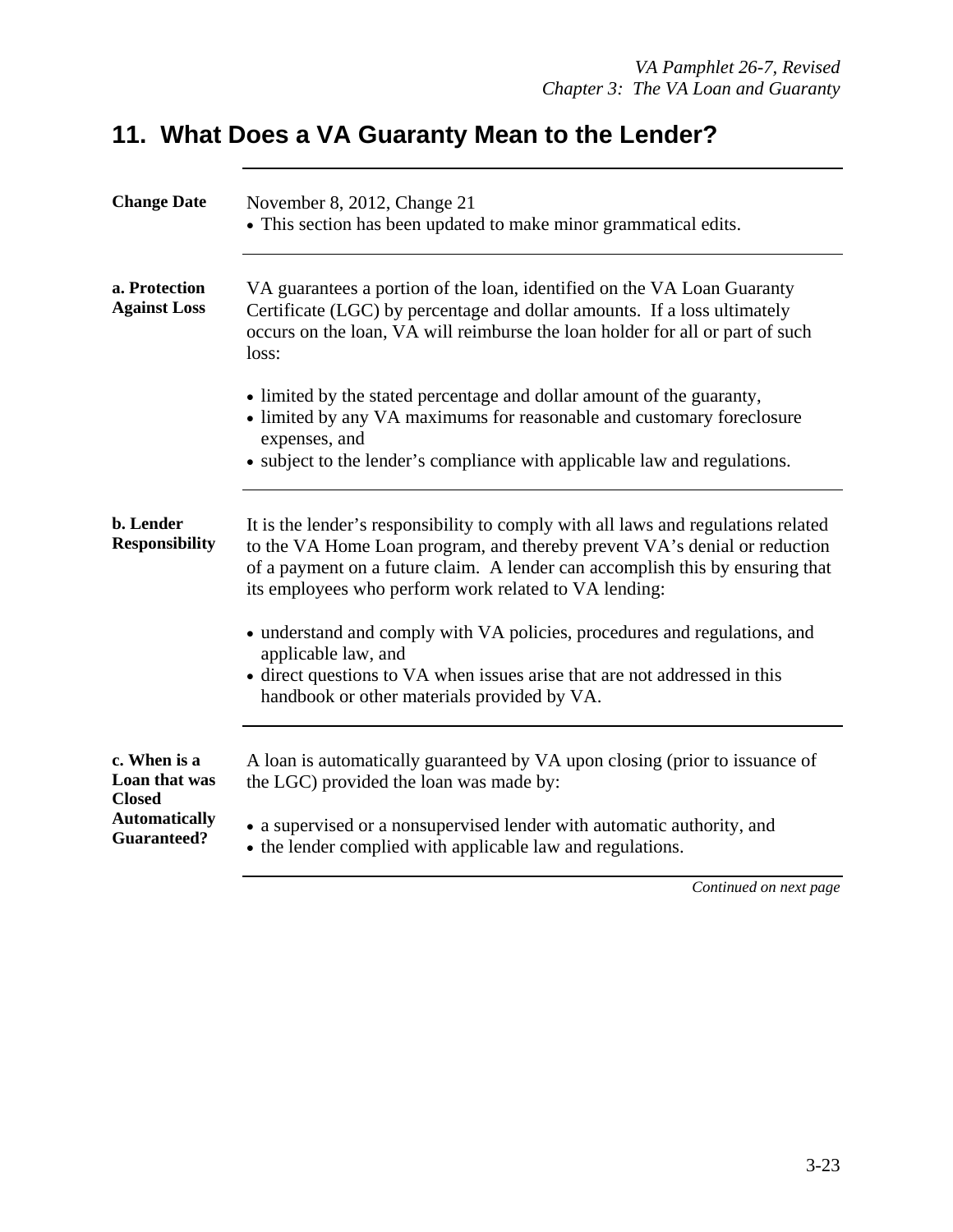### **11. What Does a VA Guaranty Mean to the Lender?, Continued**

| d. When is a<br><b>Prior Approval</b><br>Loan<br><b>Guaranteed?</b> | A prior approval loan is also guaranteed by VA upon closing (prior to<br>issuance of the LGC) provided:<br>• the closed loan matches the proposed loan upon which the Certificate of<br>Commitment was based, and<br>• the lender complied with applicable law and regulations.                                                                 |
|---------------------------------------------------------------------|-------------------------------------------------------------------------------------------------------------------------------------------------------------------------------------------------------------------------------------------------------------------------------------------------------------------------------------------------|
| e. What is<br><b>Evidence of</b><br><b>Guaranty?</b>                | Evidence of guaranty is VA Form 26-1899, Loan Guaranty Certificate, which<br>is generated electronically via VA's webLGY application. The LGC<br>represents tangible proof to the lender that VA's guaranty is given in good<br>faith. It is contingent upon:                                                                                   |
|                                                                     | • the veteran, property and purpose of the loan being eligible,<br>• no fraud or material misrepresentation on the part of the lender, and<br>• the lender's compliance with applicable law and regulations.                                                                                                                                    |
|                                                                     | For example, VA may deny or reduce payment on a future claim based on the<br>lender or holder's noncompliance whether or not VA has issued evidence of<br>guaranty on the loan.                                                                                                                                                                 |
|                                                                     | The LGC also has an audit indicator that, if noted Yes, lets the lender know<br>the case has been identified for full review. In these instances, the lender then<br>needs to submit a complete loan origination package to the appropriate VA<br>office for review. Packages should be submitted within 15 days of the LGC<br>being generated. |
| f. Total Loss of<br><b>Guaranty</b>                                 | Willful fraud or material misrepresentation by the lender or holder, or by an<br>agent of either, will relieve VA of liability for payment of any claim on the<br>loan. VA also has no liability in the case of:                                                                                                                                |
|                                                                     | • forgery on the note, mortgage, loan application, or other loan documents, or<br>• a Certificate of Eligibility or discharge papers that are counterfeited,<br>falsified, or not issued by the Government.                                                                                                                                     |
|                                                                     | A holder of a VA loan who acquired the loan without notice or knowledge of<br>fraud or material misrepresentation in procuring the guaranty will not be<br>denied payment of any claim on the loan by reason of such fraud or material<br>misrepresentation.                                                                                    |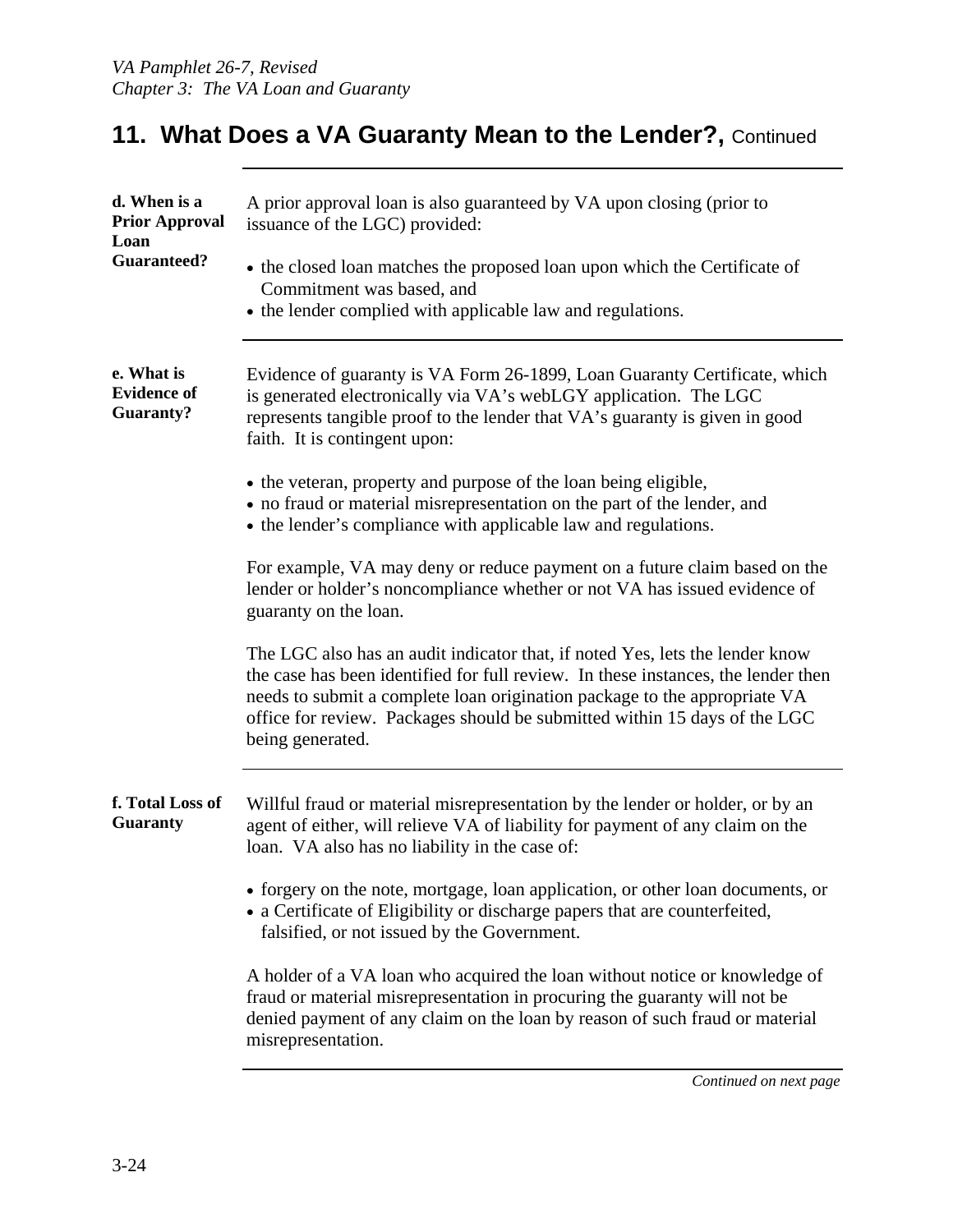## 11. What Does a VA Guaranty Mean to the Lender?, Continued

| g. Partial Loss<br>of Guaranty | A holder of a VA loan who fails to comply with applicable laws and<br>regulations may receive only partial payment of a claim if VA's liability<br>increases due to the holder's noncompliance. Material misrepresentation<br>which is not willful has the same consequence.                                                                                                                                                                                                                                                                                                                                                                                                                                                                                      |
|--------------------------------|-------------------------------------------------------------------------------------------------------------------------------------------------------------------------------------------------------------------------------------------------------------------------------------------------------------------------------------------------------------------------------------------------------------------------------------------------------------------------------------------------------------------------------------------------------------------------------------------------------------------------------------------------------------------------------------------------------------------------------------------------------------------|
|                                | No claim will be paid on such loan until the amount of any increase in VA's<br>liability is known. The burden of proof is on the holder to establish that VA's<br>increased liability is not due to the holder's noncompliance or<br>misrepresentation.                                                                                                                                                                                                                                                                                                                                                                                                                                                                                                           |
|                                | Examples of noncompliance with applicable law and regulations which may<br>lead to an increase in VA's liability include:                                                                                                                                                                                                                                                                                                                                                                                                                                                                                                                                                                                                                                         |
|                                | • failure to obtain and retain the required lien on property to secure the loan,<br>• failure to include the power to substitute trustees,<br>• failure to procure and maintain insurance coverage,<br>• failure to advise VA as to default,<br>• failure to provide notice of intention to begin foreclosure action,<br>• failure to provide notice to VA in any suit or action, or notice of sale,<br>• improper release, conveyance, substitution or exchange of security,<br>• lack of legal capacity of a party to the transaction,<br>• failure to assure that escrowed/earmarked funds are expended in accordance<br>with the agreement, and<br>• failure to take into consideration limitations upon the quantum or quality of<br>the estate or property. |
|                                |                                                                                                                                                                                                                                                                                                                                                                                                                                                                                                                                                                                                                                                                                                                                                                   |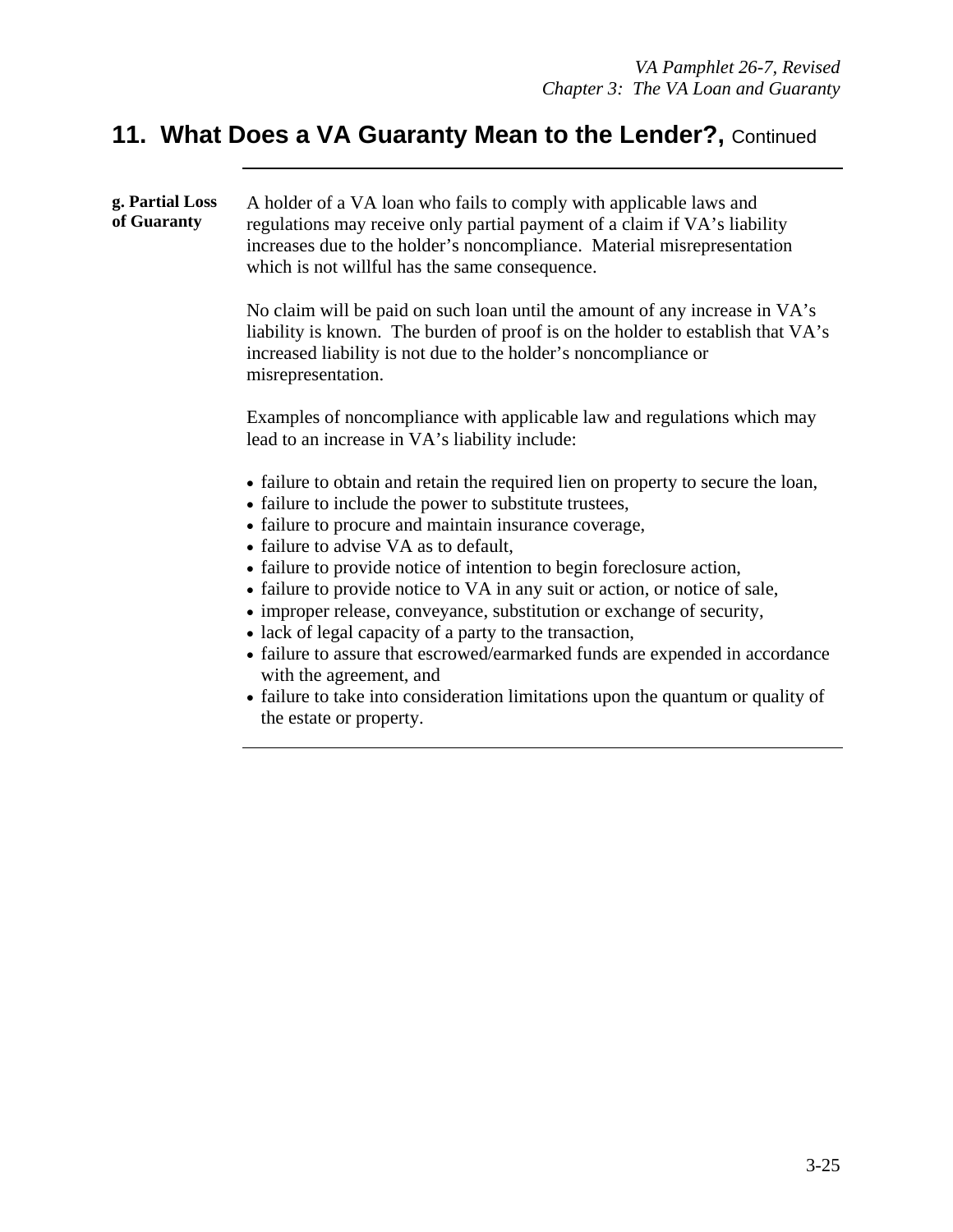## **12. Post-Guaranty Issues**

| <b>Change Date</b>                                 | November 8, 2012, Change 21<br>• This section has been changed to include hyperlinks.                                                                                                                                                                                                                                                                                                                    |
|----------------------------------------------------|----------------------------------------------------------------------------------------------------------------------------------------------------------------------------------------------------------------------------------------------------------------------------------------------------------------------------------------------------------------------------------------------------------|
| a. Corrections<br>to LGCs                          | LGCs are generated using data entered from several sources, including the<br>VA Funding Fee Payment System (VA FFPS). If a lender discovers an error<br>in reported data, such as date of loan closing, before they have generated the<br>LGC, they must access the VA FFPS system to make the correction. This<br>will then result in the correct closing date being shown when the LGC is<br>obtained. |
|                                                    | If the error is discovered <b>after</b> the LGC has been generated, lenders will need<br>to contact the appropriate VA RLC for assistance. An LGC with minor<br>typographical errors that do not compromise accurate identification of the<br>loan is valid.                                                                                                                                             |
| b. Replacement<br>of Missing LGC<br>with Duplicate | A lender may obtain duplicate LGCs at any time simply by accessing the<br>system and reprinting the LGC.                                                                                                                                                                                                                                                                                                 |
| c. Transfer of<br>Loans                            | It is not necessary to notify VA of the assignment of a guaranteed loan.                                                                                                                                                                                                                                                                                                                                 |
| d. Loan<br><b>Assumptions</b>                      | The assumption of VA-guaranteed loans for which commitments were made<br>on or after March 1, 1988, requires the approval of VA (or certain lenders on<br>VA's behalf).                                                                                                                                                                                                                                  |
|                                                    | Continued on next page                                                                                                                                                                                                                                                                                                                                                                                   |